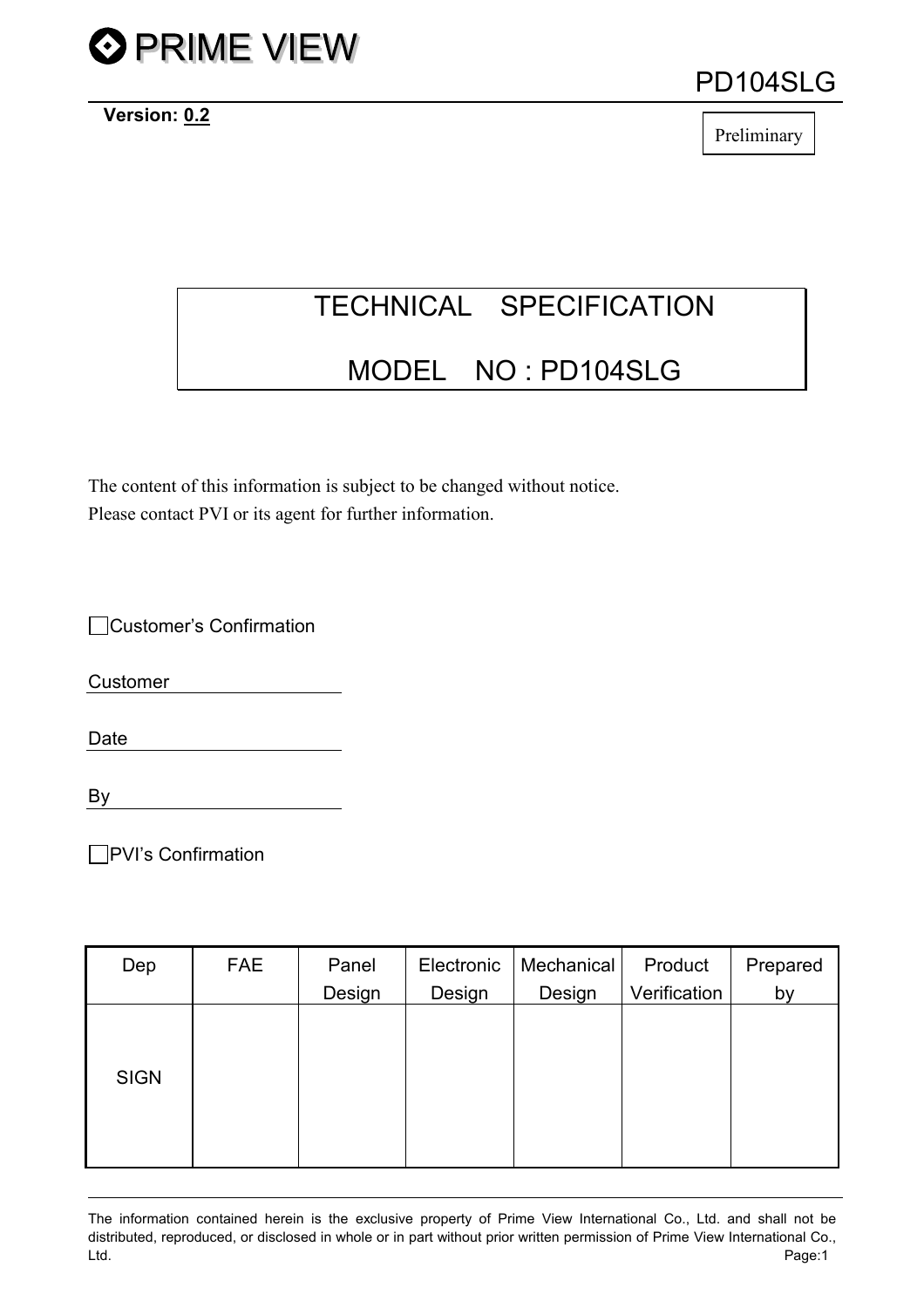

|      | <b>Revision History</b> |      |                                                                                                                                                                                                                                                                                                                                                               |  |  |  |  |  |
|------|-------------------------|------|---------------------------------------------------------------------------------------------------------------------------------------------------------------------------------------------------------------------------------------------------------------------------------------------------------------------------------------------------------------|--|--|--|--|--|
| Rev. | <b>Issued Date</b>      | Eng. | <b>Revised Content</b>                                                                                                                                                                                                                                                                                                                                        |  |  |  |  |  |
| 0.1  | July.10, 2007           | 李穎銘  | <b>New</b>                                                                                                                                                                                                                                                                                                                                                    |  |  |  |  |  |
| 0.2  | Sep, 12, 2007           | 李穎銘  | Page 10 7. Electrical Characteristics<br>7-2) Recommended Driving Condition for Back Light<br>Modify Note 7-5 Back-light Diagram<br>Modify Supply voltage of LED backlight<br>Page 18 9. Optical Characteristics<br><b>Add</b> Contrast Ratio<br>TYP. = 600, MIN. = 500<br>Page 21 10. Handling Cautions<br>Delete 10-1) Mounting of module<br>b) description |  |  |  |  |  |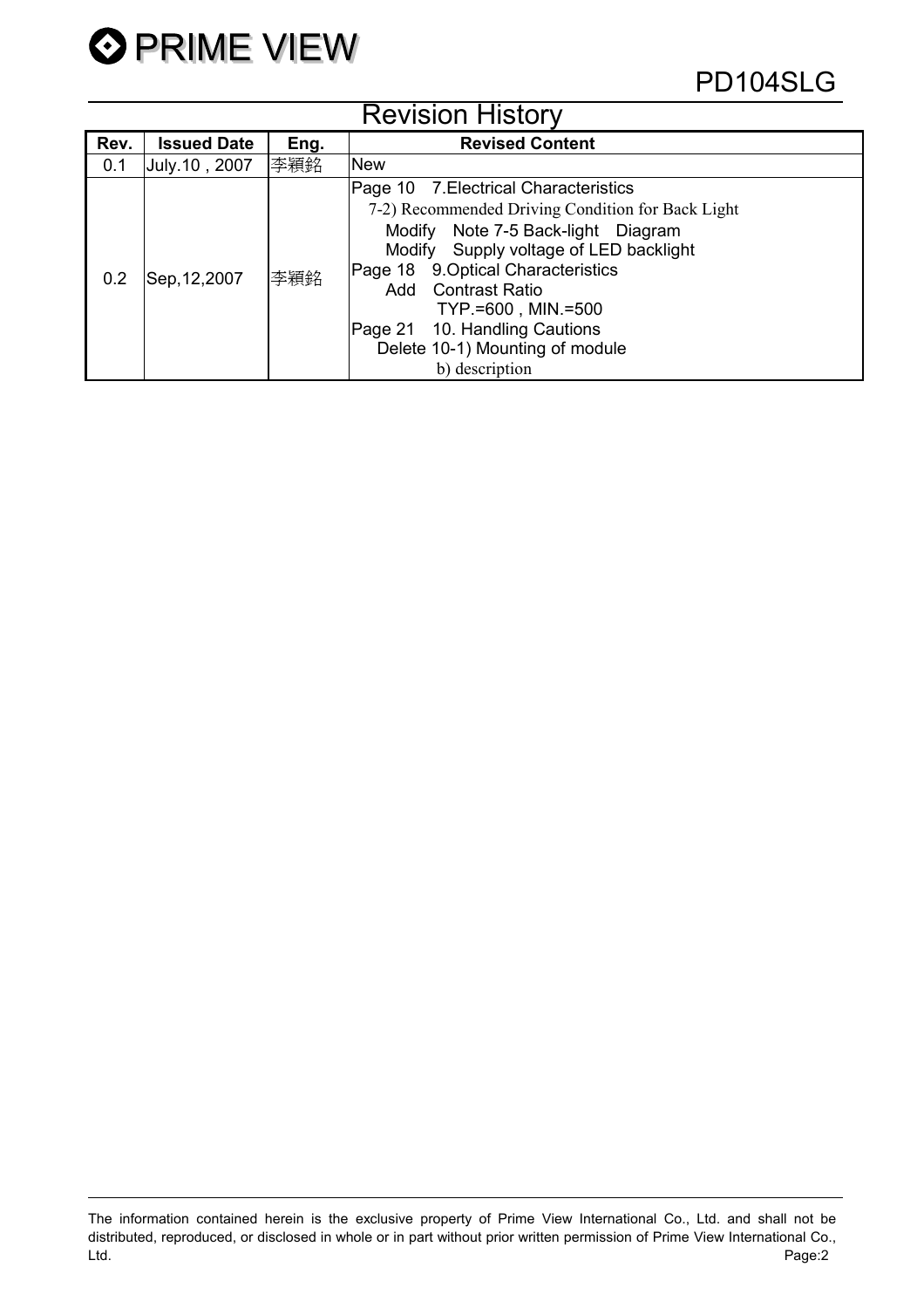

# TECHNICAL SPECIFICATION

## **CONTENTS**

| NO.            | <b>ITEM</b>                          | <b>PAGE</b>    |
|----------------|--------------------------------------|----------------|
|                | Cover                                | 1              |
|                | <b>Revision History</b>              | $\overline{2}$ |
|                | Contents                             | 3              |
| 1              | Application                          | 4              |
| $\overline{2}$ | Features                             | 4              |
| 3              | <b>Mechanical Specifications</b>     | 4              |
| 4              | Mechanical Drawing of TFT-LCD module | 5              |
| 5              | <b>Input Terminals</b>               | 7              |
| 6              | <b>Absolute Maximum Ratings</b>      | 9              |
| $\overline{7}$ | <b>Electrical Characteristics</b>    | 9              |
| 8              | Power On Sequence                    | 17             |
| 9              | <b>Optical Characteristics</b>       | 18             |
| 10             | <b>Handling Cautions</b>             | 21             |
| 11             | <b>Reliability Test</b>              | 22             |
| 12             | <b>Block Diagram</b>                 | 23             |
| 13             | Packing                              | 24             |

The information contained herein is the exclusive property of Prime View International Co., Ltd. and shall not be distributed, reproduced, or disclosed in whole or in part without prior written permission of Prime View International Co., Ltd. Page:3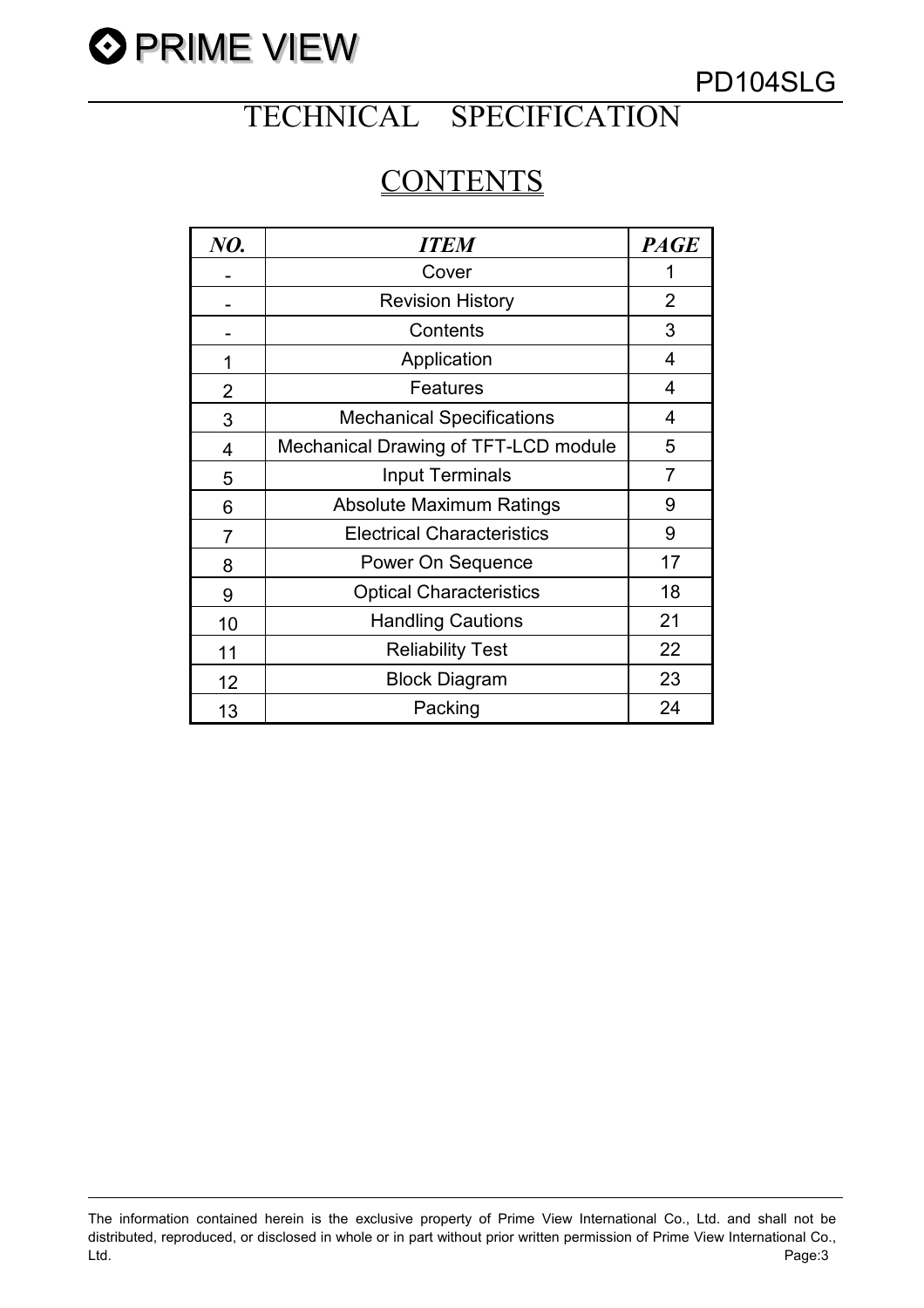#### 1.Application

This data sheet applies to a color TFT LCD module, PD104SLG.

 PD104SLG module applies to OA product, car TV(must use Analog to Digital drive board), which require high quality flat panel display. If you must use in high reliability environment can't over reliability test condition

Prime View assume no responsibility for any damage resulting from the use of the device which dose not comply with the instructions and the precautions in these specification sheet.

#### 2. Features

- . Amorphous silicon TFT LCD panel with High Brightness LED back-light unit
- . Pixel in stripe configuration
- . Slim and compact, designed for O/A application
- . Display Colors: 262,144 colors
- . +3.3V DC supply voltage for TFT LCD panel driving
- . Backlight driving DC/AC inverter not included in this module
- . Wide Viewing Angle

#### 3.Mechanical Specifications

| <b>Parameter</b>               | <b>Specifications</b>             | Unit |
|--------------------------------|-----------------------------------|------|
| <b>Screen Size</b>             | 10.4 (diagonal)                   | inch |
| <b>Display Format</b>          | 800×(R, G, B)×600                 | dot  |
| <b>Display Colors</b>          | 262,144                           |      |
| <b>Active Area</b>             | 211.2(H)×158.4 (V)                | mm   |
| <b>Pixel Pitch</b>             | $0.264$ (H) $\times$ 0.264 (V)    | mm   |
| <b>Pixel Configuration</b>     | <b>Stripe</b>                     |      |
| <b>Outline Dimension</b>       | 243.0 (w)×185.1(H)×10.5(typ.) (D) | mm   |
| Weight                         | TBD                               | g    |
| Back-light                     | 28-middle power LED               |      |
| Surface treatment              | Anti-glare and WV film            |      |
| Display mode                   | Normally white                    |      |
| Gray scale inversion direction | 6 o'clock                         |      |
|                                | [Note 9-1]                        |      |

The information contained herein is the exclusive property of Prime View International Co., Ltd. and shall not be distributed, reproduced, or disclosed in whole or in part without prior written permission of Prime View International Co., Ltd. Page:4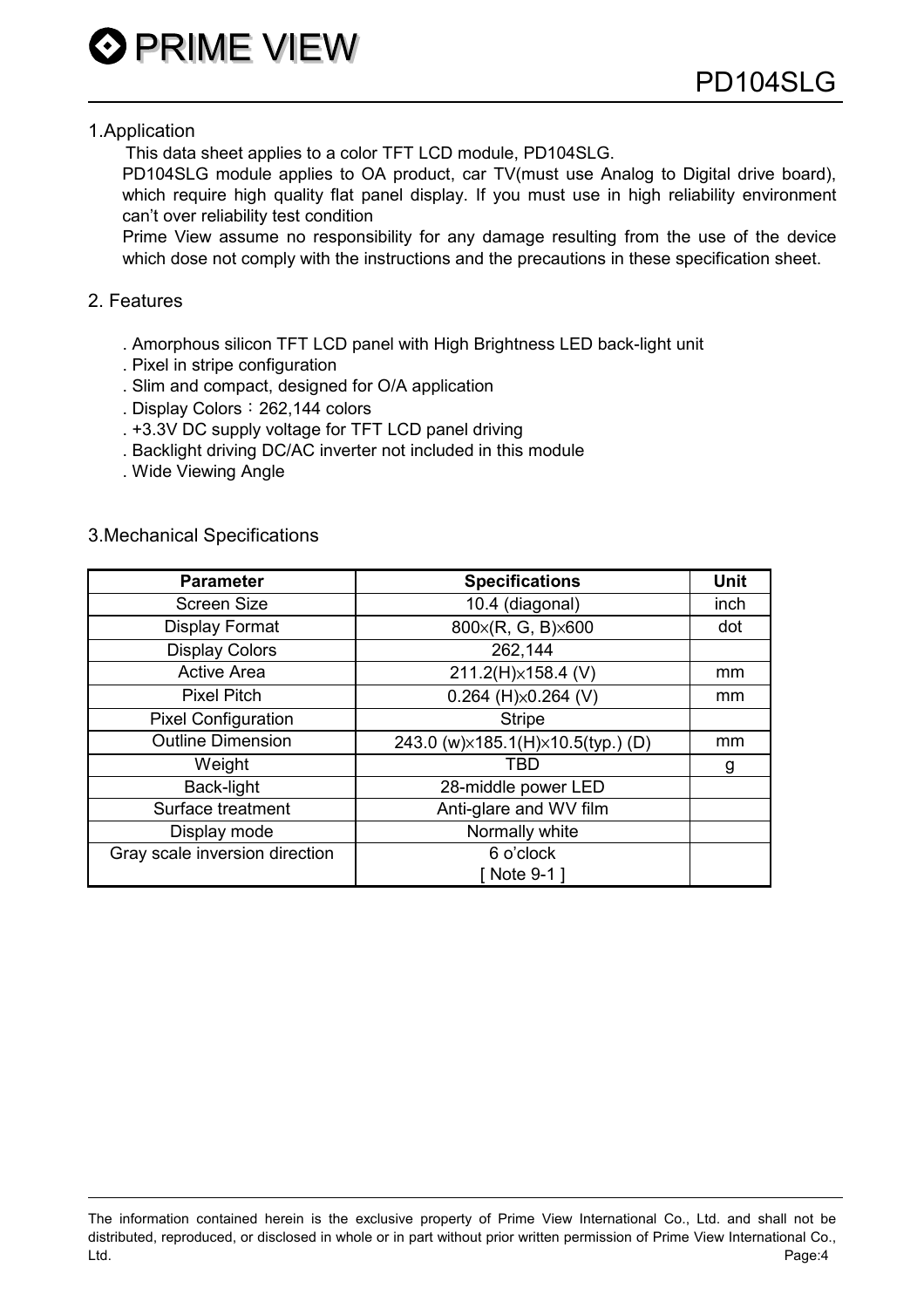

#### 4. Mechanical Drawing of TFT-LCD Module

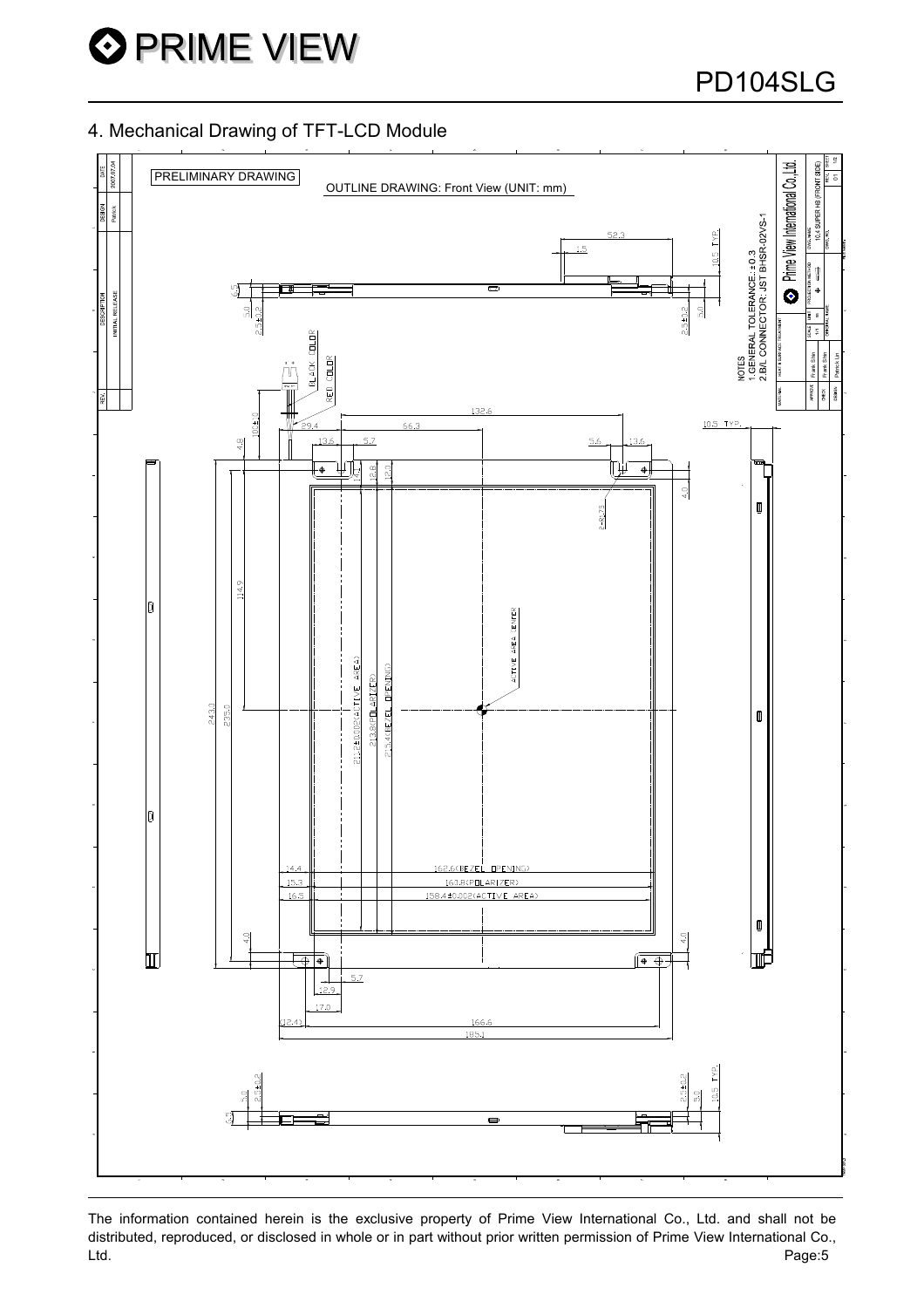

## PD104SLG

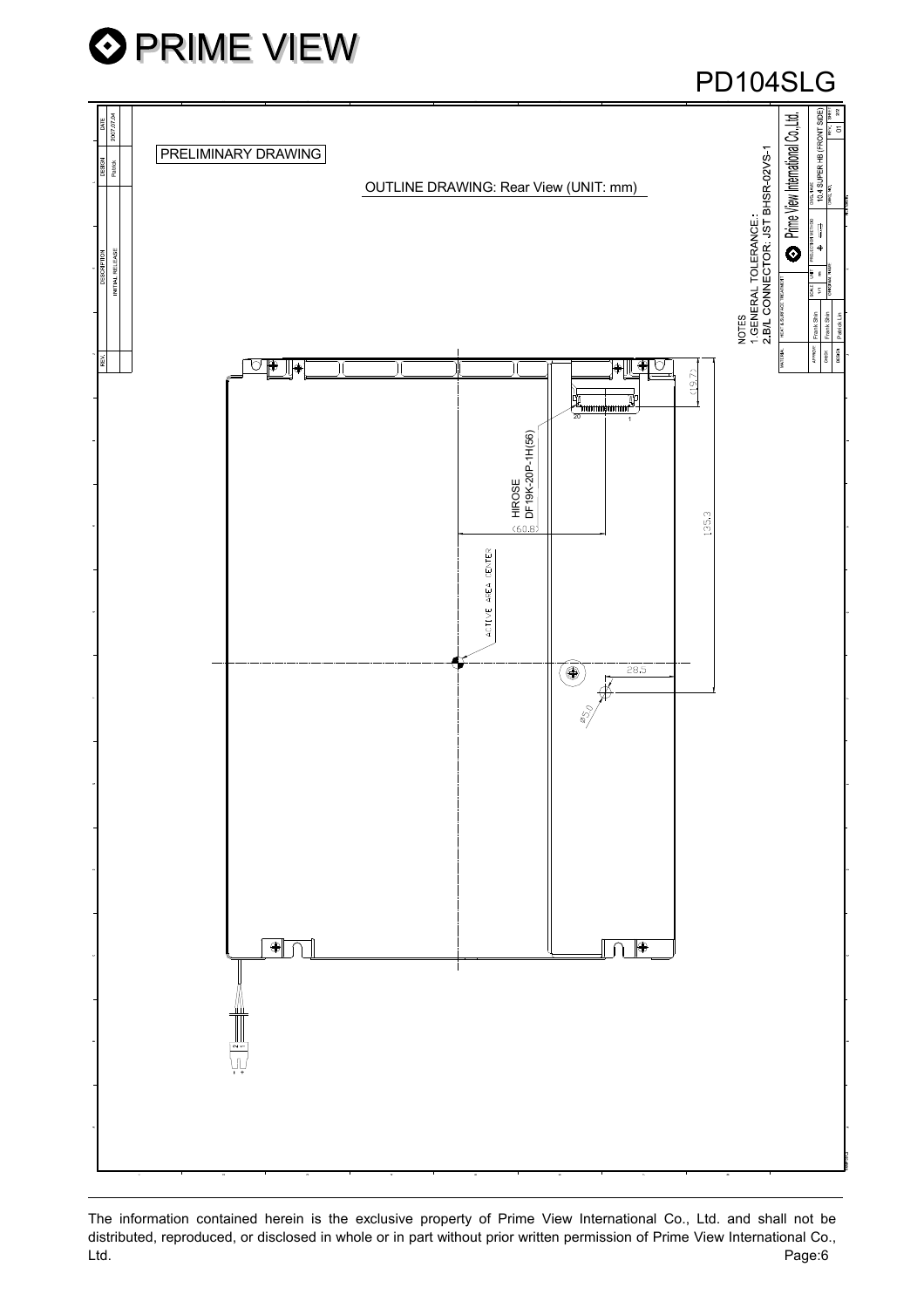#### 5.Input Terminals

5-1) TFT-LCD Panel Driving Connector type: HIROSE DF19K-20P-1H(56)

| Pin No.        | Symbol                     | <b>Function</b>                | <b>Remark</b> |
|----------------|----------------------------|--------------------------------|---------------|
|                | V <sub>DD</sub>            | +3.3V Power Supply             |               |
| $\overline{2}$ | $\mathsf{V}_{\mathsf{DD}}$ | +3.3V Power Supply             |               |
| 3              | <b>GND</b>                 | Ground                         |               |
| 4              | <b>GND</b>                 | Ground                         |               |
| 5              | INO-                       | LVDS receiver signal channel 0 |               |
| 6              | INO+                       | LVDS receiver signal channel 0 |               |
| $\overline{7}$ | <b>GND</b>                 | Ground                         |               |
| 8              | $IN1-$                     | LVDS receiver signal channel 1 |               |
| 9              | $IN1+$                     | LVDS receiver signal channel 1 |               |
| 10             | <b>GND</b>                 | Ground                         |               |
| 11             | $IN2-$                     | LVDS receiver signal channel 2 |               |
| 12             | $IN2+$                     | LVDS receiver signal channel 2 |               |
| 13             | <b>GND</b>                 | Ground                         |               |
| 14             | CLK-                       | LVDS receiver signal clock     |               |
| 15             | CLK+                       | LVDS receiver signal clock     |               |
| 16             | <b>GND</b>                 | Ground                         |               |
| 17             | <b>NC</b>                  | No connection                  |               |
| 18             | <b>NC</b>                  | No connection                  |               |
| 19             | <b>GND</b>                 | Ground                         |               |
| 20             | <b>GND</b>                 | Ground                         |               |

The information contained herein is the exclusive property of Prime View International Co., Ltd. and shall not be distributed, reproduced, or disclosed in whole or in part without prior written permission of Prime View International Co., Ltd. Page:7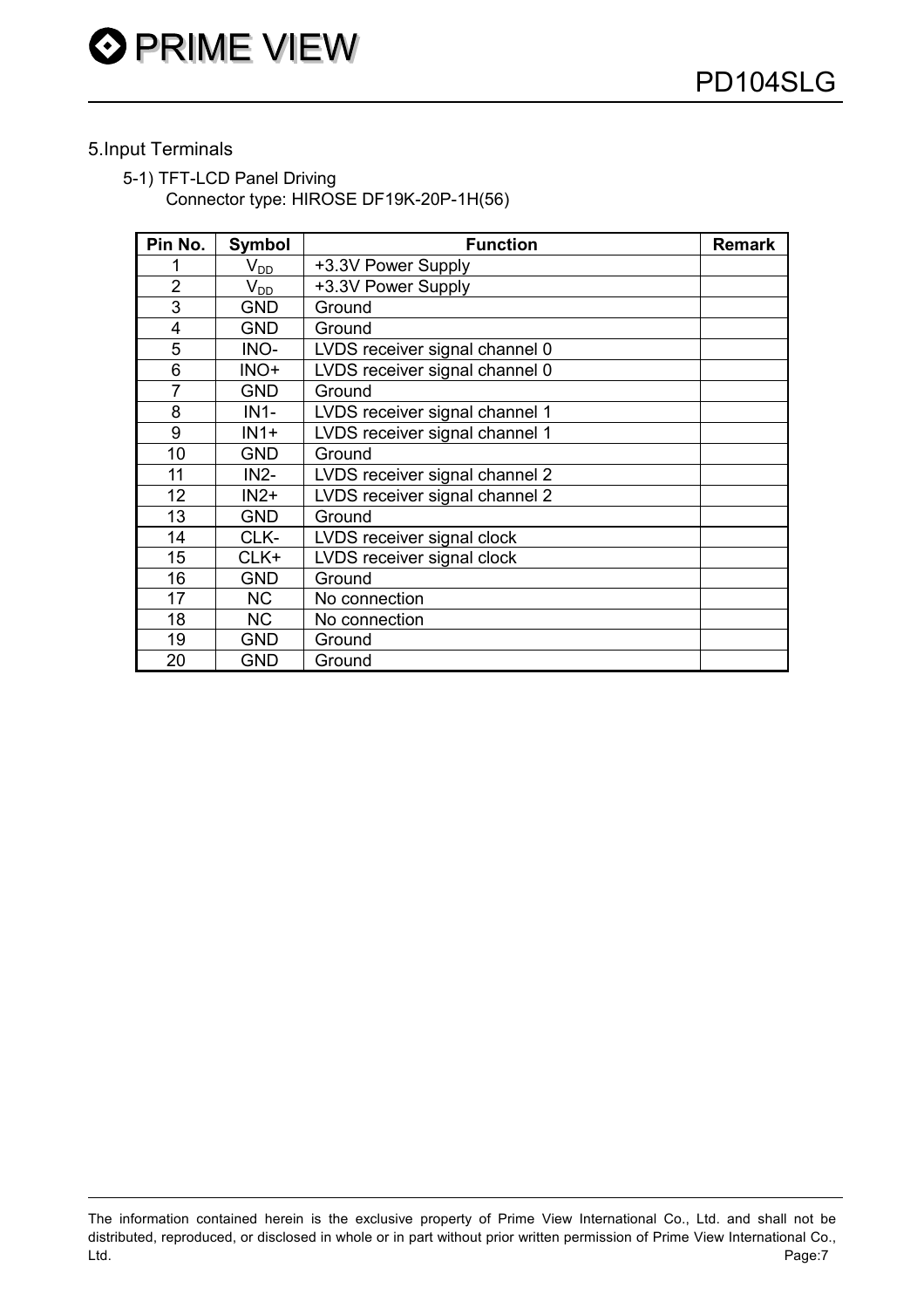I

|                                   |                |                | INCLUITING IN INTERNATIONAL LITTLE IN THE REPORT OF THE INTERNATIONAL LITTLE IN INTERNATIONAL LITTLE IN THE INCLINE OF A STRING IN IT. |                               |                                              |
|-----------------------------------|----------------|----------------|----------------------------------------------------------------------------------------------------------------------------------------|-------------------------------|----------------------------------------------|
| Input terminal of<br>THC63LVDM63A |                |                | Graphic controller output signal                                                                                                       | Output signal<br>symbol       | To PD104SLC<br>interface<br>terminal(Symbol) |
| Symbol                            | No.            | Symbol         | Function                                                                                                                               |                               |                                              |
| TIN <sub>0</sub>                  | 44             | R <sub>0</sub> | Red pixel data (LSB)                                                                                                                   |                               |                                              |
| TIN1                              | 45             | R <sub>1</sub> | Red pixel data                                                                                                                         |                               |                                              |
| TIN <sub>2</sub>                  | 47             | R2             | Red pixel data                                                                                                                         | Tout0- $-$                    | - No.5 : IN0-                                |
| TIN <sub>3</sub>                  | 48             | R <sub>3</sub> | Red pixel data                                                                                                                         |                               |                                              |
| TIN4                              | $\mathbf{1}$   | R <sub>4</sub> | Red pixel data                                                                                                                         | Tout $0+$                     | -No.6 : IN0+                                 |
| TIN <sub>5</sub>                  | 3              | R <sub>5</sub> | Red pixel data(MSB)                                                                                                                    |                               |                                              |
| TIN <sub>6</sub>                  | $\overline{4}$ | G <sub>0</sub> | Green pixel data (LSB)                                                                                                                 |                               |                                              |
| TIN7                              | 6              | G <sub>1</sub> | Green pixel data                                                                                                                       |                               |                                              |
| TIN <sub>8</sub>                  | $\overline{7}$ | G <sub>2</sub> | Green pixel data                                                                                                                       |                               |                                              |
| TIN <sub>9</sub>                  | 9              | G <sub>3</sub> | Green pixel data                                                                                                                       | Tout1- $-$                    | $-$ No.7 : IN1-                              |
| <b>TIN10</b>                      | 10             | G4             | Green pixel data                                                                                                                       |                               |                                              |
| <b>TIN11</b>                      | 12             | G <sub>5</sub> | Green pixel data(MSB)                                                                                                                  | Tout $1+$ –                   | $-No.8:IN1+$                                 |
| <b>TIN12</b>                      | 13             | B <sub>0</sub> | Blue pixel data(LSB)                                                                                                                   |                               |                                              |
| <b>TIN13</b>                      | 15             | <b>B1</b>      | Blue pixel data                                                                                                                        |                               |                                              |
| <b>TIN14</b>                      | 16             | <b>B2</b>      | Blue pixel data                                                                                                                        |                               |                                              |
| <b>TIN15</b>                      | 18             | B <sub>3</sub> | Blue pixel data                                                                                                                        |                               |                                              |
| <b>TIN16</b>                      | 19             | <b>B4</b>      | Blue pixel data                                                                                                                        | Tout $2-$                     | - No.9 : IN2-                                |
| TIN <sub>17</sub>                 | 20             | <b>B5</b>      | Blue pixel data(MSB)                                                                                                                   |                               |                                              |
| <b>TIN18</b>                      | 22             |                | HSYNC Horizontal sync signal                                                                                                           | Tout $2+$ -                   | $-N0.10 : IN2+$                              |
| <b>TIN19</b>                      | 23             |                | VSYNC Vertical sync signal                                                                                                             |                               |                                              |
| <b>TIN20</b>                      | 25             | <b>DENB</b>    | Compound Synchronization signal                                                                                                        |                               |                                              |
| <b>TCLK</b> in                    | 26             | <b>CLK</b>     | Data sampling clock                                                                                                                    | <b>TCLK out-</b><br>TCLK out+ | No.11 : CLK -<br>No.12 : CLK +               |

Recommended Transmitter (THC63LVDM63A Thine) to PD104SLG interface Assignment:

#### LVDS Interface Block Diagram

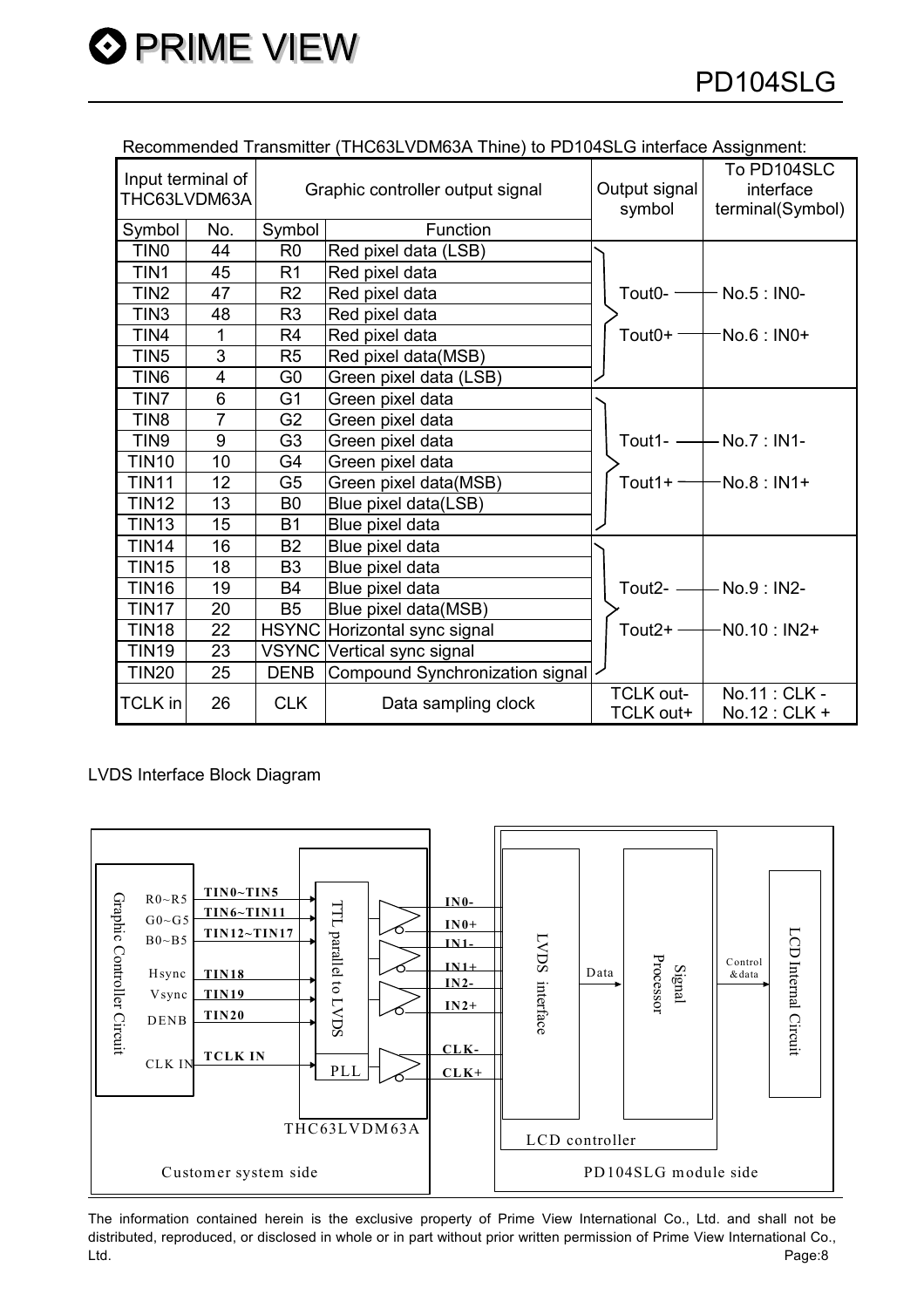#### 5-2) Backlight driving

Connector type : "BHSR-02VS-1" of Japan Solderless Terminal MFG Co. LTD

| Pin No | Symbol | Description               | Remark            |
|--------|--------|---------------------------|-------------------|
|        |        | Input terminal (Anode)    | Wire color: Red   |
|        |        | Input terminal (Cathode)) | Wire Color: Black |

#### 6.Absolute Maximum Ratings:

|                       |                 |        |           |      | GND=0V, $Ta=25^{\circ}$ C |
|-----------------------|-----------------|--------|-----------|------|---------------------------|
| <b>Parameters</b>     | <b>Symbol</b>   | MIN.   | MAX.      | Unit | <b>Remark</b>             |
| Supply Voltage        | V DD            | $-0.3$ | +4 0      |      |                           |
| Input Signals Voltage | V <sub>IN</sub> | -0.3   | $VDD+0.3$ |      | Note 6-1                  |

Note 6-1: LVDS signal.

7.Electrical Characteristics

| GND = $0V \cdot Ta = 25^{\circ}C$<br>7-1) Recommended Operating Conditions: |             |                          |                          |                          |      |                 |  |
|-----------------------------------------------------------------------------|-------------|--------------------------|--------------------------|--------------------------|------|-----------------|--|
| Item                                                                        | Symbol      | Min.                     | Typ.                     | Max.                     | Unit | Remark          |  |
| Supply Voltage                                                              | VDD         | 3.0                      | 3.3                      | 3.6                      |      |                 |  |
| <b>Current Dissipation</b>                                                  | <b>I</b> DD | $\overline{\phantom{a}}$ | 190                      | 380                      | mA   | <b>Note 7-1</b> |  |
| LVDS Differential input high threshold                                      | Ѵтн         | $\overline{\phantom{0}}$ | $\overline{\phantom{0}}$ | 100                      | mV   | Note 7-2        |  |
| LVDS Differential input low threshold                                       | Vtl         | $-100$                   | $\overline{\phantom{0}}$ | $\overline{\phantom{0}}$ |      |                 |  |

Note 7-1 : To test the current dissipation of VDD, using the "color bars" testing pattern shown as below

|  | 2 | 3 |  | 5 |  |  | 8 | 2.<br>3.<br>4.<br>5.<br>6.<br>7. | White<br>Yellow<br>Cyan<br>Green<br>Magenta<br>Red<br><b>Blue</b><br><b>Black</b> |
|--|---|---|--|---|--|--|---|----------------------------------|-----------------------------------------------------------------------------------|
|--|---|---|--|---|--|--|---|----------------------------------|-----------------------------------------------------------------------------------|

Idd current dissipation testing pattern

Note 7-2 :Please refers to THC63LVDF63A specification by THINE Corporation. This LCD module conforms to LVDS standard.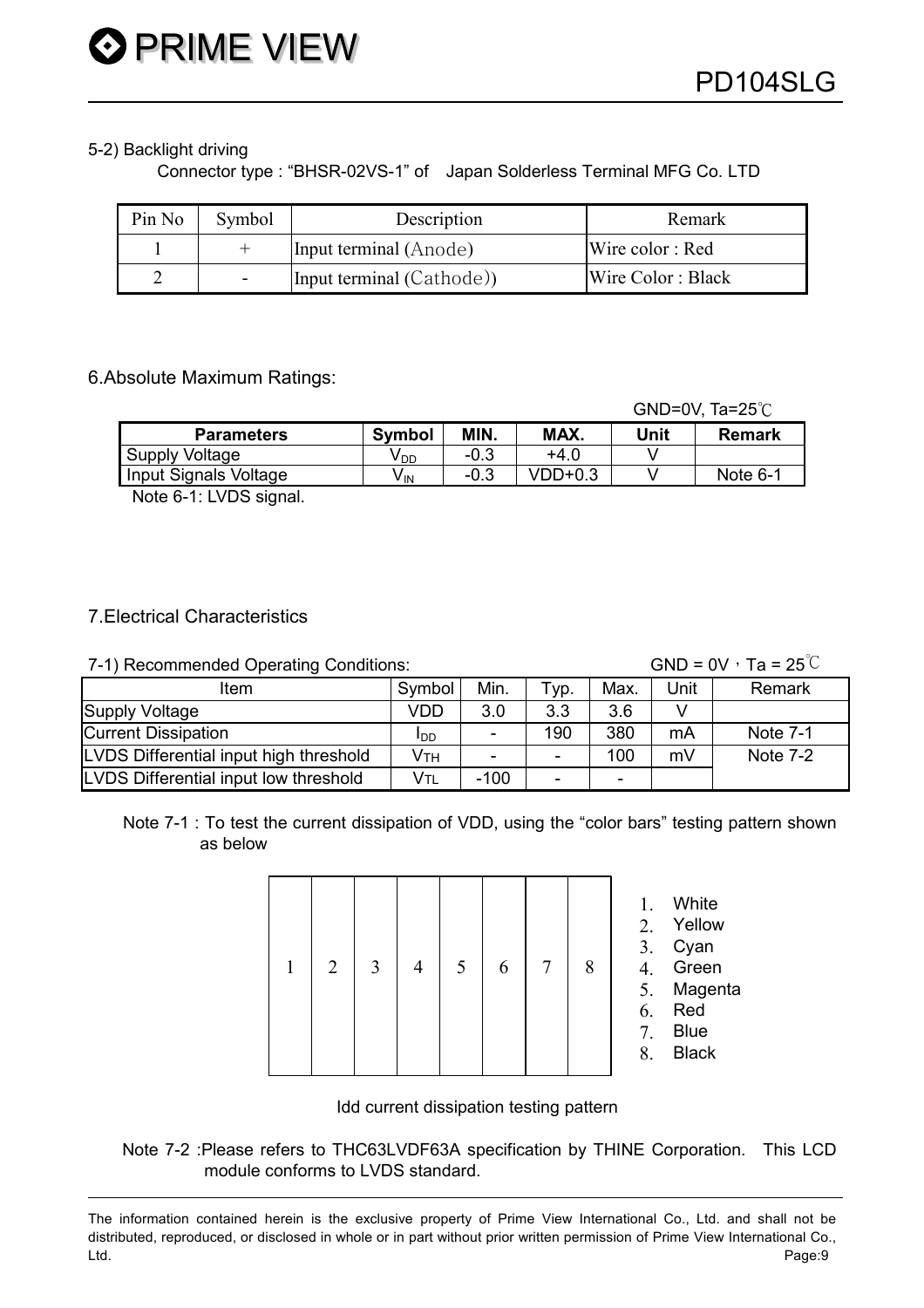$GMD = 0$   $V = T - 25^\circ C$ 

#### 7-2) Recommended Driving Condition for Back Light

|                                    |               |                          |            |            |      | $\mathbf{U} \mathbf{U} \mathbf{U} = \mathbf{U} \mathbf{V}$ $\mathbf{V} \mathbf{U} = \mathbf{V} \mathbf{U}$ |
|------------------------------------|---------------|--------------------------|------------|------------|------|------------------------------------------------------------------------------------------------------------|
| Parameter                          | Symbol        | Min                      | <b>TYP</b> | <b>MAX</b> | Jnit | Remark                                                                                                     |
| Supply voltage of LED backlight    | $\rm V_{LED}$ |                          |            | -          |      | Note $7-3$                                                                                                 |
| Supply current of LED backlight    | $I_{LED}$     | $\overline{\phantom{0}}$ | 150        | -          | mA   | Note 7-4                                                                                                   |
| <b>Backlight Power Consumption</b> | $\rm P_{LED}$ | -                        | (13.86)    | -          | W    | Note 7-5                                                                                                   |

Note  $7-3$  :  $I_{LED} = 150mA(Constant Current)$ .

Note 7-4 : The LED driving condition is defined for each LED module. (4 LED Serial)

Input current = 150mA \* 7 = 1050mA

Note 7-5 :  $P_{LED} = V_{LED-1} * I_{LED-1} + V_{LED-2} * I_{LED-2}$  ….. +  $V_{LED-7} * I_{LED-7} * I_{LED-7} * I_{LED-7}$ 



The information contained herein is the exclusive property of Prime View International Co., Ltd. and shall not be distributed, reproduced, or disclosed in whole or in part without prior written permission of Prime View International Co., Ltd. Page:10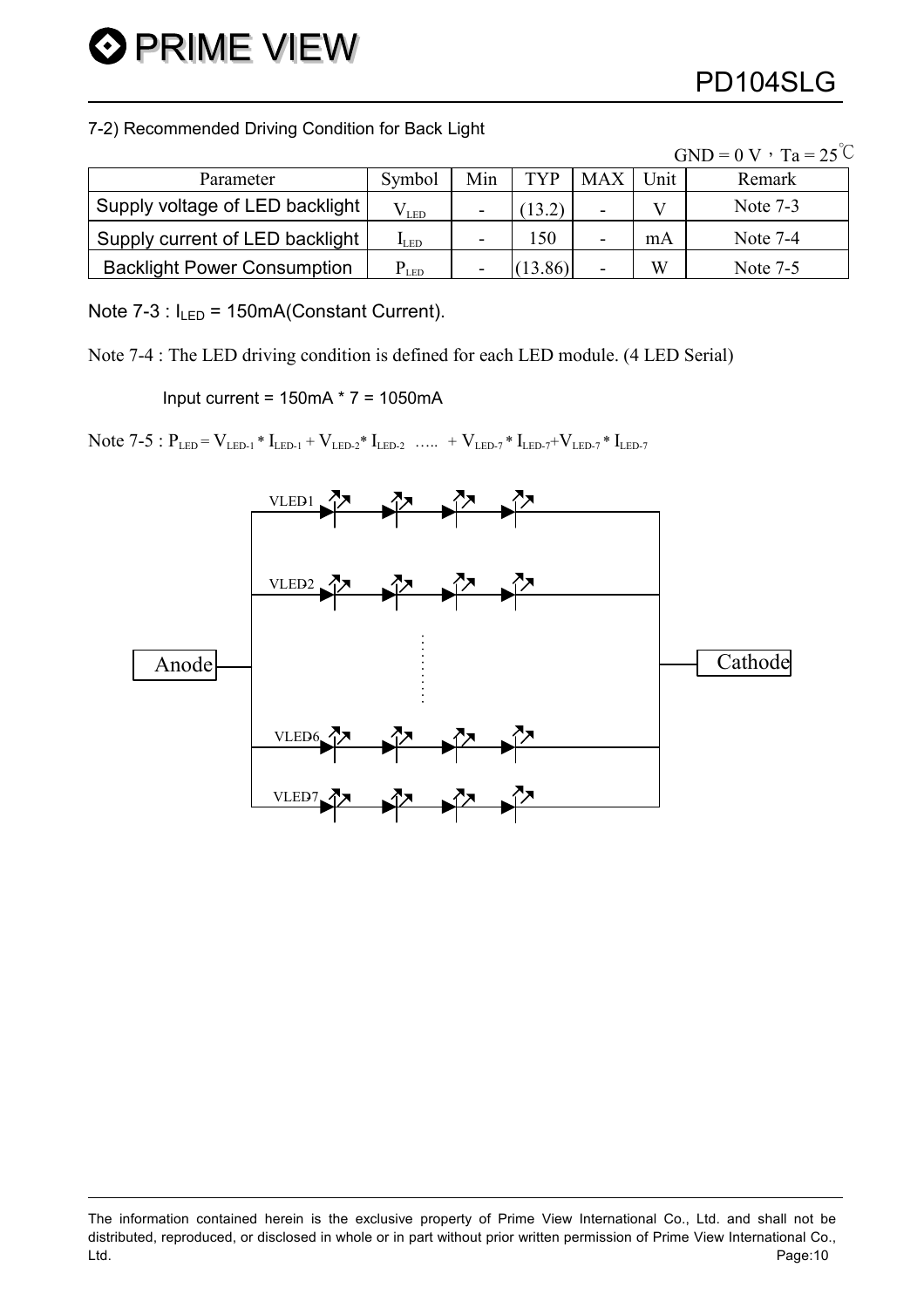#### 7-3) Input signal timing :

DENB pin have high priority than SYNC mode (HSVC+VSYNC). When IC only use SYNC pin, DENB pin have to connect to ground.

| <b>Item</b>                    | Symbol | Min.     | Typ.                 | Max.      | <b>Unit</b> | <b>Remark</b> |
|--------------------------------|--------|----------|----------------------|-----------|-------------|---------------|
|                                |        | 604 X t3 | 628X t3              | 800 X t3  |             |               |
| <b>Frame Cycling Period</b>    | t1     | 14       | 16.58                | 20        | ms          |               |
| <b>Vertical Display Period</b> | t2     | 600 X t3 | 600 X t <sub>3</sub> | 600 X t3  |             |               |
|                                |        | 920 X t5 | 1056 X t5            | 1064 X t5 |             |               |
| Horizontal Scanning Time       | t3     | 24       | 26.4                 | 33        | $\mu$ S     |               |
| Horizontal Display Period      | t4     | 800 X t5 | 800 X t5             | 800 X t5  | ۰           |               |
| <b>Clock Cycle</b>             | t5     | 20       | 25.0                 | 31.25     | ns          |               |
| <b>Clock High Level Time</b>   | t6     | 9.0      |                      |           | ns          |               |
| <b>Clock Low Level Time</b>    | t7     | 9.0      |                      |           | ns          |               |
| Hold time                      | t8     | 4.0      | -                    | -         | ns          |               |
| Set-up time                    | t9     | 5.0      |                      |           | ns          |               |

#### (A) Timing Specifications (DENB Mode):

#### (B). Timing Specifications (SYNC Mode)

| <b>Item</b>  |                 | <b>Symbol</b> | Min.             | Typ.             | Max.    | Unit      | <b>Remark</b> |
|--------------|-----------------|---------------|------------------|------------------|---------|-----------|---------------|
| <b>HSYNC</b> | Period          | Hp            | 24               | 26.4             | 33      | <b>us</b> |               |
|              |                 |               | 920              | 1056             | 1064    | tc        |               |
|              | Display period  | Hdp           | 800              | 800              | 800     | tc        |               |
|              | Pulse width     | Hpw           | 12               | 128              | 202     | tc        |               |
|              | Back-porch      | Hbp           | 12               | 86               | 202     | tc        |               |
|              | Front-porch     | <b>Hfp</b>    | 42               | 42               | 42      | tc        |               |
|              | $Hpw+Hbp$       |               | 214              | 214              | 214     | tc        |               |
|              | Hsync-CLK       | Hhc           | 10               |                  | $Tc-10$ | ns        |               |
|              | Vsync-Hsync     | Hvh           | $\boldsymbol{0}$ | $\boldsymbol{0}$ | 200     | tc        |               |
| <b>VSYNC</b> | Period          | Vp            | 14               | 16.58            | 20      | ms        | Note 1        |
|              | (Frame cycling) |               | 604              | 628              | 800     | Hp        |               |
|              | period)         |               |                  |                  |         |           |               |
|              | Display period  | Vdp           | 600              | 600              | 600     | Hp        |               |
|              | Pulse width     | Vpw           | $\overline{2}$   | $\overline{4}$   | 27      | Hp        |               |
|              | Back-porch      | Vbp           | $\boldsymbol{0}$ | 23               | 25      | Hp        |               |
|              | Front-porch     | Vfp           | $\mathbf{1}$     | 1                | 1       | Hp        |               |
|              | Vpw+Vbp         |               | 27               | 27               | 27      | Hp        |               |

Note 1 : Frame cycling period is optimum in  $16.58 \text{ms}$ .  $(60 \text{H}_z)$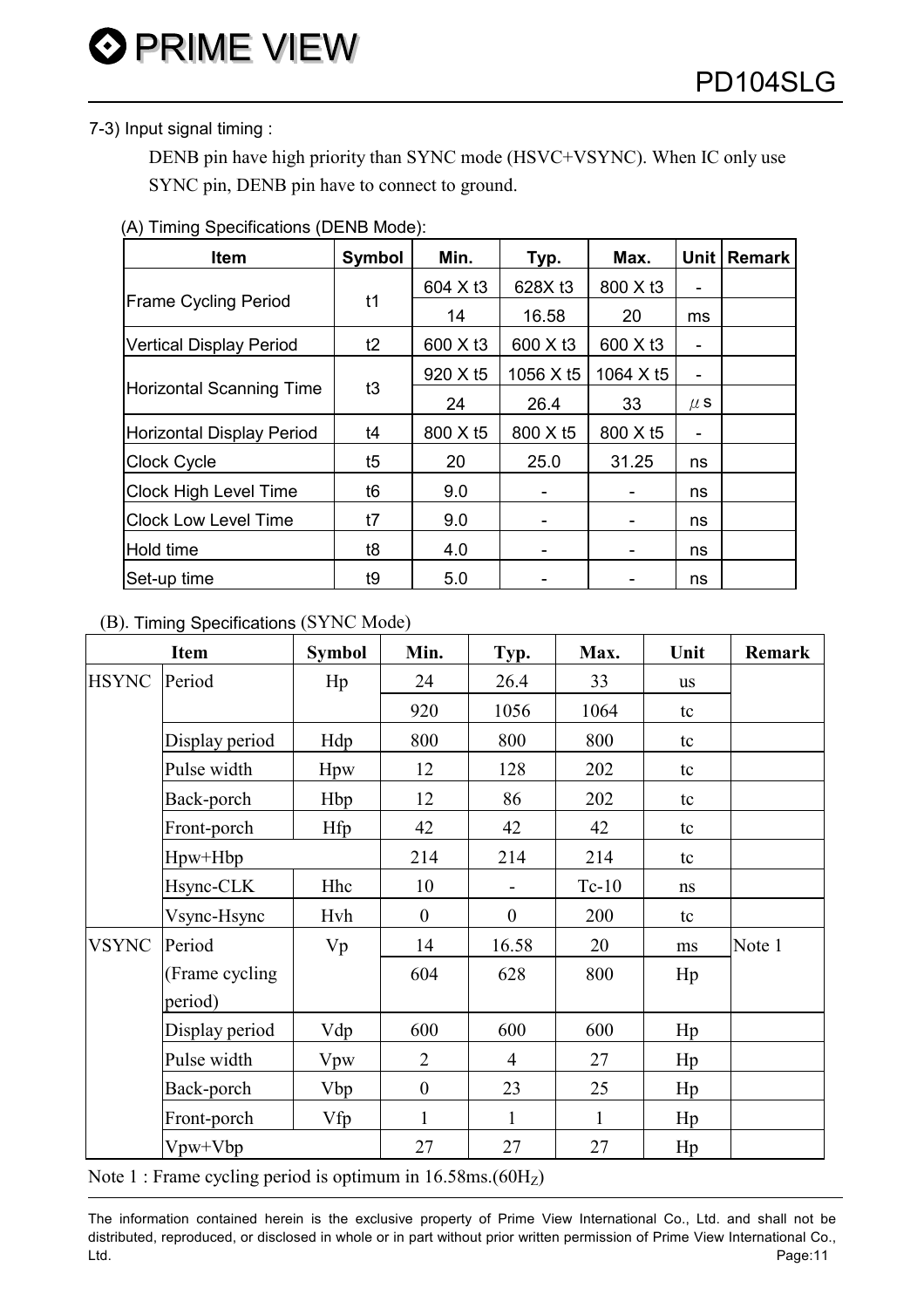(C)Timing Chart:



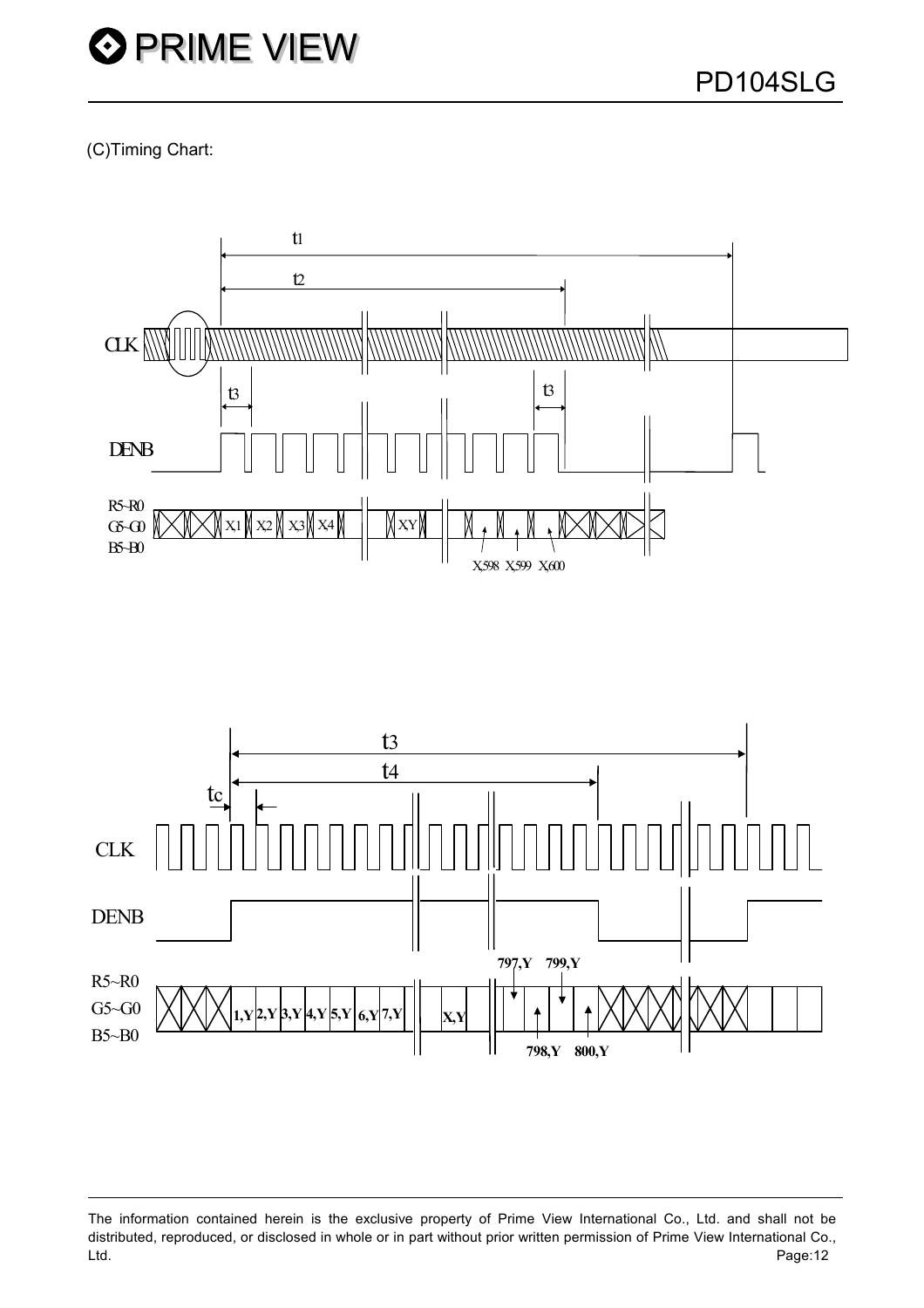



The information contained herein is the exclusive property of Prime View International Co., Ltd. and shall not be distributed, reproduced, or disclosed in whole or in part without prior written permission of Prime View International Co., Ltd. Page:13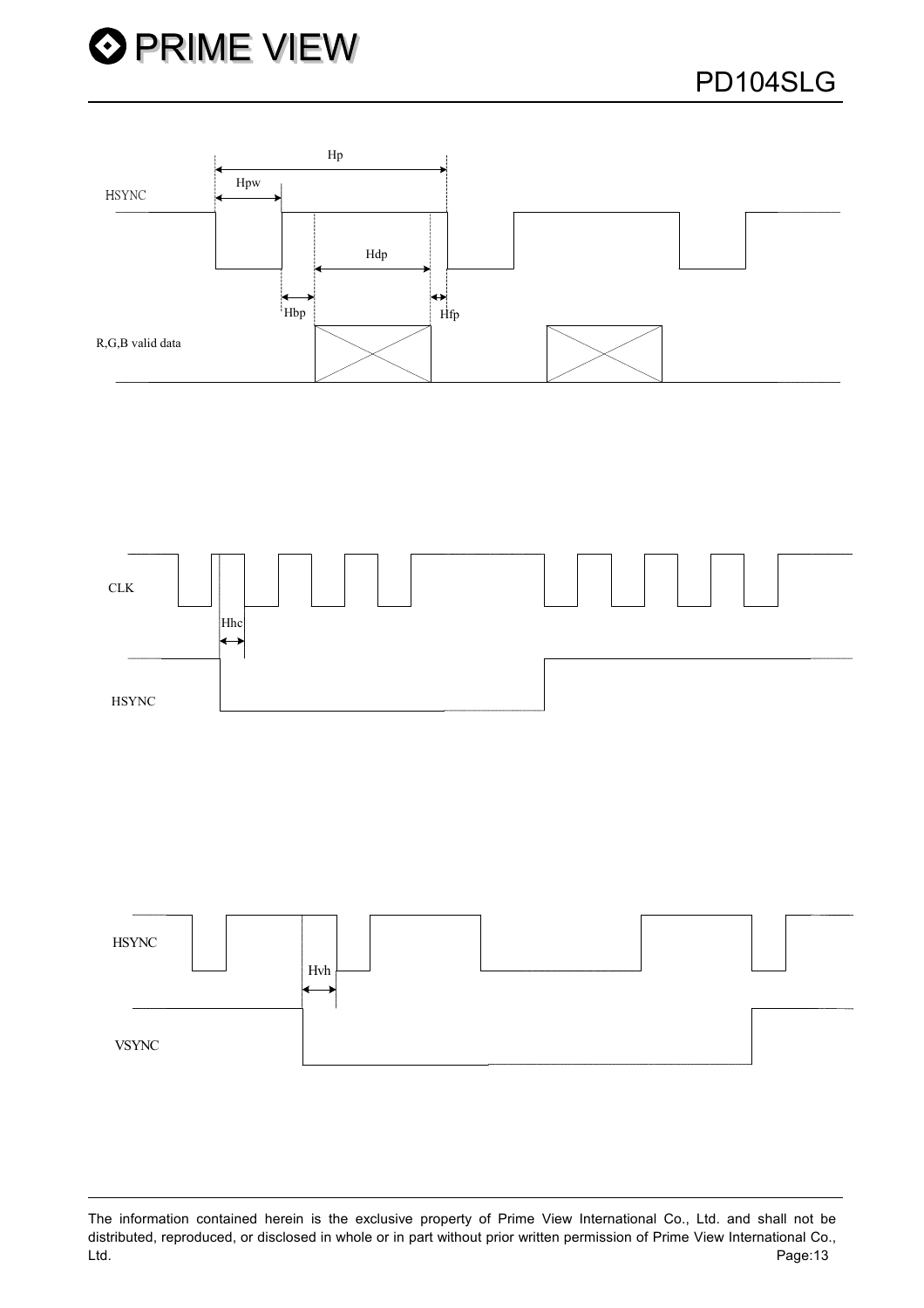



Duty (a,b):  $50 + 10\%$ 

The information contained herein is the exclusive property of Prime View International Co., Ltd. and shall not be distributed, reproduced, or disclosed in whole or in part without prior written permission of Prime View International Co., Ltd. Page:14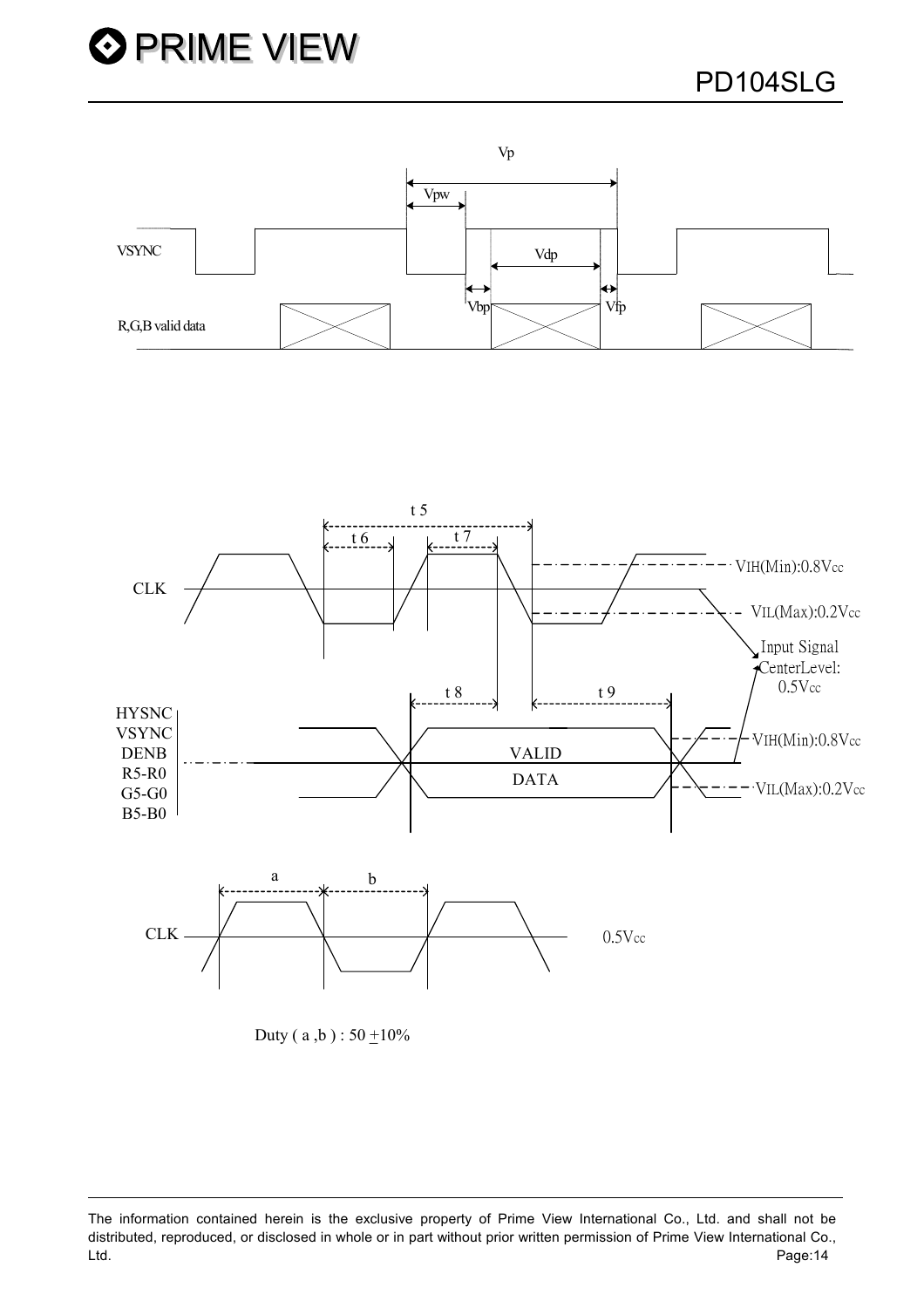#### 7-4) Display Color and Gray Scale Reference

| Color        |                  | <b>Input Color Data</b> |                |                |                |                |                |                |                |                |                |                |                |                |                |                |                |                |                |
|--------------|------------------|-------------------------|----------------|----------------|----------------|----------------|----------------|----------------|----------------|----------------|----------------|----------------|----------------|----------------|----------------|----------------|----------------|----------------|----------------|
|              |                  | Red                     |                |                |                | Green          |                |                |                |                |                | <b>Blue</b>    |                |                |                |                |                |                |                |
|              |                  | R <sub>5</sub>          | R <sub>4</sub> |                | $R3$ $R2$      | R <sub>1</sub> | R <sub>0</sub> |                | G5 G4          |                | G3 G2 G1       |                | G0             | B <sub>5</sub> | <b>B4</b>      | <b>B3</b>      | <b>B2</b>      | <b>B1</b>      | <b>B0</b>      |
|              | <b>Black</b>     | $\overline{0}$          | $\overline{0}$ | $\mathbf 0$    | $\overline{0}$ | $\mathbf 0$    | $\overline{0}$ | $\overline{0}$ | $\mathbf 0$    | $\overline{0}$ | $\mathbf 0$    | $\overline{0}$ | $\overline{0}$ | 0              | 0              | $\overline{0}$ | 0              | 0              | $\mathbf 0$    |
|              | Red (63)         | $\mathbf{1}$            | $\mathbf{1}$   | 1              | 1              | 1              | $\overline{1}$ | $\overline{0}$ | $\mathbf 0$    | 0              | 0              | 0              | 0              | 0              | 0              | 0              | 0              | 0              | 0              |
|              | Green (63)       | 0                       | 0              | 0              | 0              | 0              | 0              | 1              | $\mathbf 1$    | 1              | 1              | 1              | 1              | 0              | 0              | 0              | 0              | 0              | 0              |
| <b>Basic</b> | Blue (63)        | 0                       | 0              | $\overline{0}$ | $\mathbf 0$    | 0              | 0              | 0              | 0              | 0              | 0              | 0              | 0              | 1              | 1              | 1              | 1              | 1              | 1              |
| Colors       | Cyan             | $\overline{0}$          | $\overline{0}$ | $\overline{0}$ | $\overline{0}$ | $\overline{0}$ | $\overline{0}$ | 1              | $\mathbf{1}$   | 1              | 1              | 1              | 1              | 1              | 1              | $\overline{1}$ | 1              | $\mathbf{1}$   | 1              |
|              | Magenta          | $\mathbf{1}$            | 1              | 1              | 1              | 1              | $\overline{1}$ | $\mathbf 0$    | 0              | $\mathbf 0$    | $\mathbf 0$    | $\mathbf 0$    | 0              | 1              | $\overline{1}$ | $\mathbf{1}$   | $\overline{1}$ | $\mathbf{1}$   | $\mathbf 1$    |
|              | Yellow           | $\overline{1}$          | $\overline{1}$ | $\mathbf{1}$   | 1              | $\mathbf{1}$   | $\overline{1}$ | $\overline{1}$ | $\overline{1}$ | $\mathbf{1}$   | $\overline{1}$ | $\overline{1}$ | 1              | $\overline{0}$ | $\overline{0}$ | $\mathbf 0$    | 0              | $\mathbf 0$    | $\mathbf 0$    |
|              | White            | 1                       | $\overline{1}$ | 1              | 1              | 1              | $\overline{1}$ | $\overline{1}$ | $\overline{1}$ | $\overline{1}$ | 1              | 1              | 1              | 1              | $\overline{1}$ | $\overline{1}$ | 1              | $\overline{1}$ | 1              |
|              | Red (00)         | $\mathbf 0$             | $\mathbf 0$    | $\mathbf 0$    | $\mathbf 0$    | $\mathbf 0$    | $\mathbf 0$    | $\mathbf 0$    | 0              | 0              | $\mathbf 0$    | 0              | 0              | $\mathbf 0$    | $\overline{0}$ | $\mathbf 0$    | $\overline{0}$ | 0              | 0              |
|              | Red (01)         | $\mathbf 0$             | $\overline{0}$ | $\mathbf 0$    | $\overline{0}$ | $\overline{0}$ | $\overline{1}$ | $\mathbf 0$    | 0              | 0              | 0              | $\mathbf 0$    | 0              | 0              | $\mathbf 0$    | $\mathbf 0$    | $\mathbf 0$    | 0              | 0              |
|              | Red (02)         | $\mathbf 0$             | 0              | $\overline{0}$ | $\overline{0}$ | 1              | 0              | $\mathbf 0$    | 0              | 0              | $\overline{0}$ | $\mathbf 0$    | 0              | 0              | $\overline{0}$ | $\mathbf 0$    | $\overline{0}$ | $\mathbf 0$    | 0              |
|              | Darker           |                         |                |                |                |                |                |                |                |                |                |                |                |                |                |                |                |                |                |
| Red          |                  |                         |                |                |                |                |                | ↓              | ↓              | ↓              | ↓              | ↓              | ↓              | ↓              | ↓              | ↓              |                |                |                |
|              | <b>Brighter</b>  |                         |                |                |                |                |                |                |                |                |                |                |                |                |                |                |                |                |                |
|              | Red (61)         | $\mathbf 1$             | 1              | 1              | 1              | 0              | 1              | 0              | 0              | 0              | 0              | 0              | 0              | 0              | $\mathbf 0$    | $\mathbf 0$    | $\mathbf 0$    | 0              | 0              |
|              | Red (62)         | $\mathbf{1}$            | 1              | 1              | $\mathbf{1}$   | 1              | $\overline{0}$ | 0              | $\overline{0}$ | $\overline{0}$ | 0              | 0              | 0              | 0              | $\mathbf 0$    | $\mathbf 0$    | $\mathbf 0$    | $\mathbf 0$    | 0              |
|              | Red (63)         | $\mathbf{1}$            | $\mathbf{1}$   | $\mathbf{1}$   | $\mathbf{1}$   | $\mathbf{1}$   | $\mathbf{1}$   | $\mathbf 0$    | $\overline{0}$ | 0              | 0              | 0              | 0              | 0              | 0              | 0              | 0              | 0              | 0              |
|              | Green (00)       | $\mathbf 0$             | 0              | $\mathbf 0$    | $\mathbf 0$    | $\mathbf 0$    | $\mathbf 0$    | $\mathbf 0$    | $\mathbf 0$    | $\mathbf 0$    | $\mathbf 0$    | $\mathbf 0$    | $\mathbf 0$    | $\overline{0}$ | $\overline{0}$ | $\mathbf 0$    | $\overline{0}$ | 0              | $\overline{0}$ |
|              | Green (01)       | $\mathbf 0$             | 0              | 0              | $\mathbf 0$    | $\mathbf 0$    | 0              | $\mathbf 0$    | $\mathbf 0$    | $\mathbf 0$    | $\mathbf 0$    | $\mathbf 0$    | $\mathbf{1}$   | 0              | $\overline{0}$ | $\mathbf 0$    | $\overline{0}$ | 0              | $\mathbf 0$    |
|              | Green (02)       | 0                       | 0              | 0              | 0              | 0              | 0              | 0              | 0              | 0              | 0              | 1              | 0              | 0              | $\overline{0}$ | $\mathbf 0$    | $\overline{0}$ | 0              | 0              |
|              | Darker           |                         |                |                |                |                |                |                |                |                |                |                |                |                |                |                |                |                |                |
| Green        |                  | ↓                       | ↓              | $\downarrow$   | ↓              | ↓              | ↓              |                | ↓              |                |                |                | ↓              | ↓              | ↓              | ↓              | ↓              | ↓              |                |
|              | <b>Brighter</b>  |                         |                |                |                |                |                |                |                |                |                |                |                |                |                |                |                |                |                |
|              | Green (61)       | 0                       | $\mathbf 0$    | 0              | 0              | 0              | 0              | 1              | 1              | 1              | 1              | 0              | 1              | 0              | 0              | 0              | 0              | 0              | 0              |
|              | Green (62)       | 0                       | 0              | $\mathbf 0$    | $\mathbf 0$    | 0              | $\mathbf 0$    | 1              | $\mathbf{1}$   | $\mathbf{1}$   | 1              | $\mathbf 1$    | 0              | 0              | $\overline{0}$ | $\mathbf 0$    | $\overline{0}$ | $\mathbf 0$    | 0              |
|              | Green (63)       | 0                       | $\mathbf 0$    | 0              | $\mathbf 0$    | $\mathbf 0$    | $\mathbf 0$    | $\mathbf{1}$   | $\mathbf{1}$   | $\mathbf{1}$   | $\mathbf 1$    | $\overline{1}$ | $\mathbf{1}$   | $\mathbf 0$    | $\mathbf 0$    | 0              | 0              | 0              | 0              |
|              | Blue (00)        | 0                       | $\mathbf 0$    | $\mathbf 0$    | 0              | $\mathbf 0$    | $\mathbf 0$    | $\mathbf 0$    | 0              | 0              | 0              | 0              | 0              | 0              | 0              | 0              | 0              | 0              | 0              |
|              | Blue (01)        | 0                       | 0              | 0              | $\mathbf 0$    | $\mathbf 0$    | 0              | 0              | 0              | 0              | 0              | 0              | 0              | 0              | 0              | 0              | 0              | 0              | $\mathbf 1$    |
|              | <b>Blue (02)</b> | 0                       | 0              | 0              | 0              | $\overline{0}$ | 0              | $\overline{0}$ | $\overline{0}$ | $\overline{0}$ | 0              | 0              | $\overline{0}$ | 0              | $\overline{0}$ | $\overline{0}$ | 0              | $\overline{1}$ | $\overline{0}$ |
|              | Darker           |                         |                |                |                |                |                |                |                |                |                |                |                |                |                |                |                |                |                |
| <b>Blue</b>  |                  | ↓                       | ↓              | ↓              | ↓              | ↓              | ↓              |                |                |                | ↓              | ↓              | ↓              | ↓              | ↓              | ↓              | ↓              | ↓              | ↓              |
|              | <b>Brighter</b>  |                         |                |                |                |                |                |                |                |                |                |                |                |                |                |                |                |                |                |
|              | <b>Blue (61)</b> | 0                       | 0              | 0              | 0              | 0              | 0              | 0              | 0              | 0              | 0              | 0              | 0              | 1              | 1              | 1              | 1              | 0              | 1              |
|              | <b>Blue (62)</b> | 0                       | 0              | 0              | 0              | $\mathbf 0$    | 0              | $\mathbf 0$    | 0              | 0              | 0              | 0              | 0              | $\mathbf 1$    | 1              | $\mathbf 1$    | 1              | 1              | $\pmb{0}$      |
|              | <b>Blue (63)</b> | $\mathbf 0$             | $\overline{0}$ | 0              | 0              | $\overline{0}$ | 0              | $\overline{0}$ | 0              | 0              | 0              | $\overline{0}$ | 0              | 1              | 1              | 1              | 1              | 1              | 1              |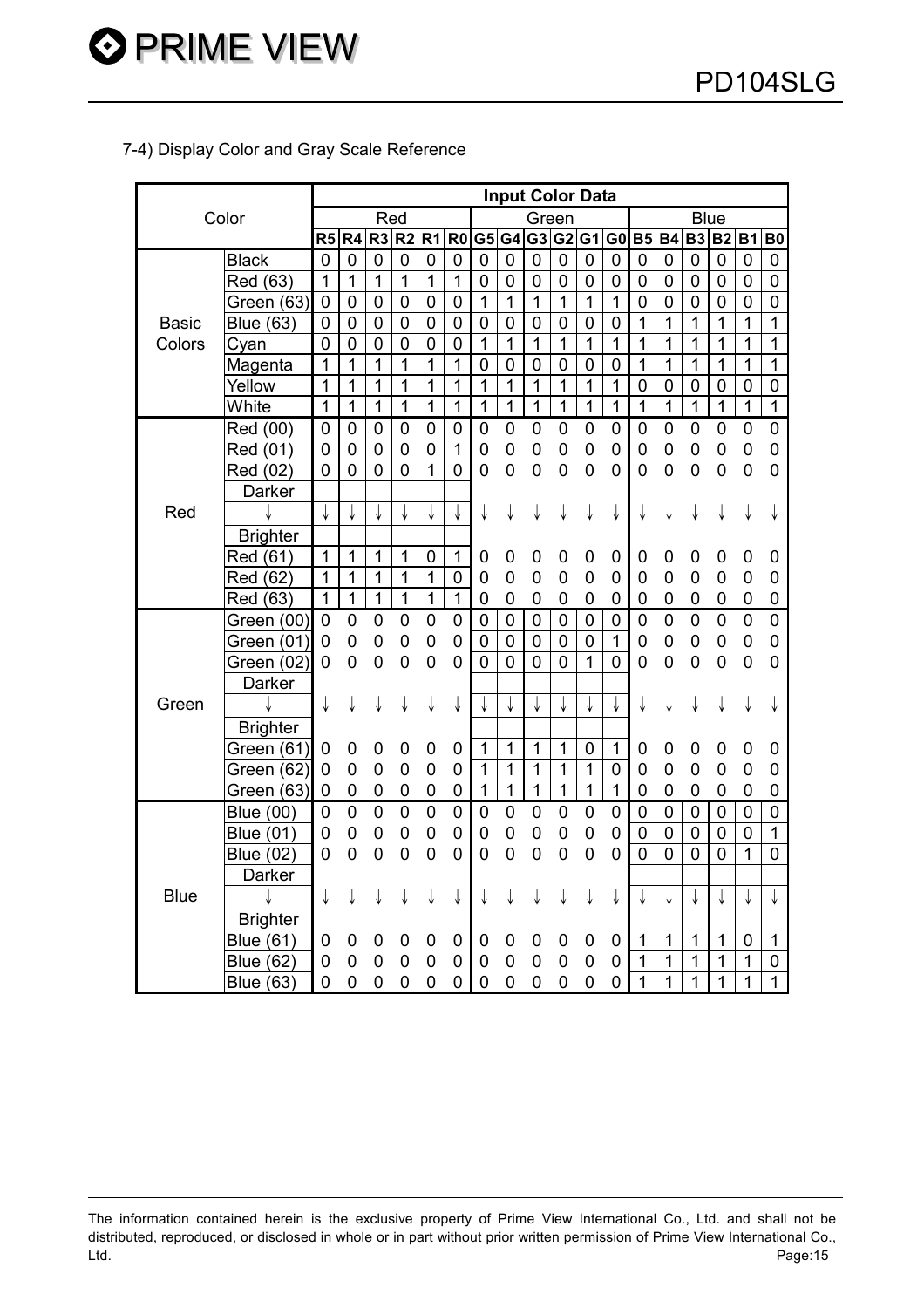

#### 7-5) Pixel Arrangement

The LCD module pixel arrangement is the stripe.



The information contained herein is the exclusive property of Prime View International Co., Ltd. and shall not be distributed, reproduced, or disclosed in whole or in part without prior written permission of Prime View International Co., Ltd. Page:16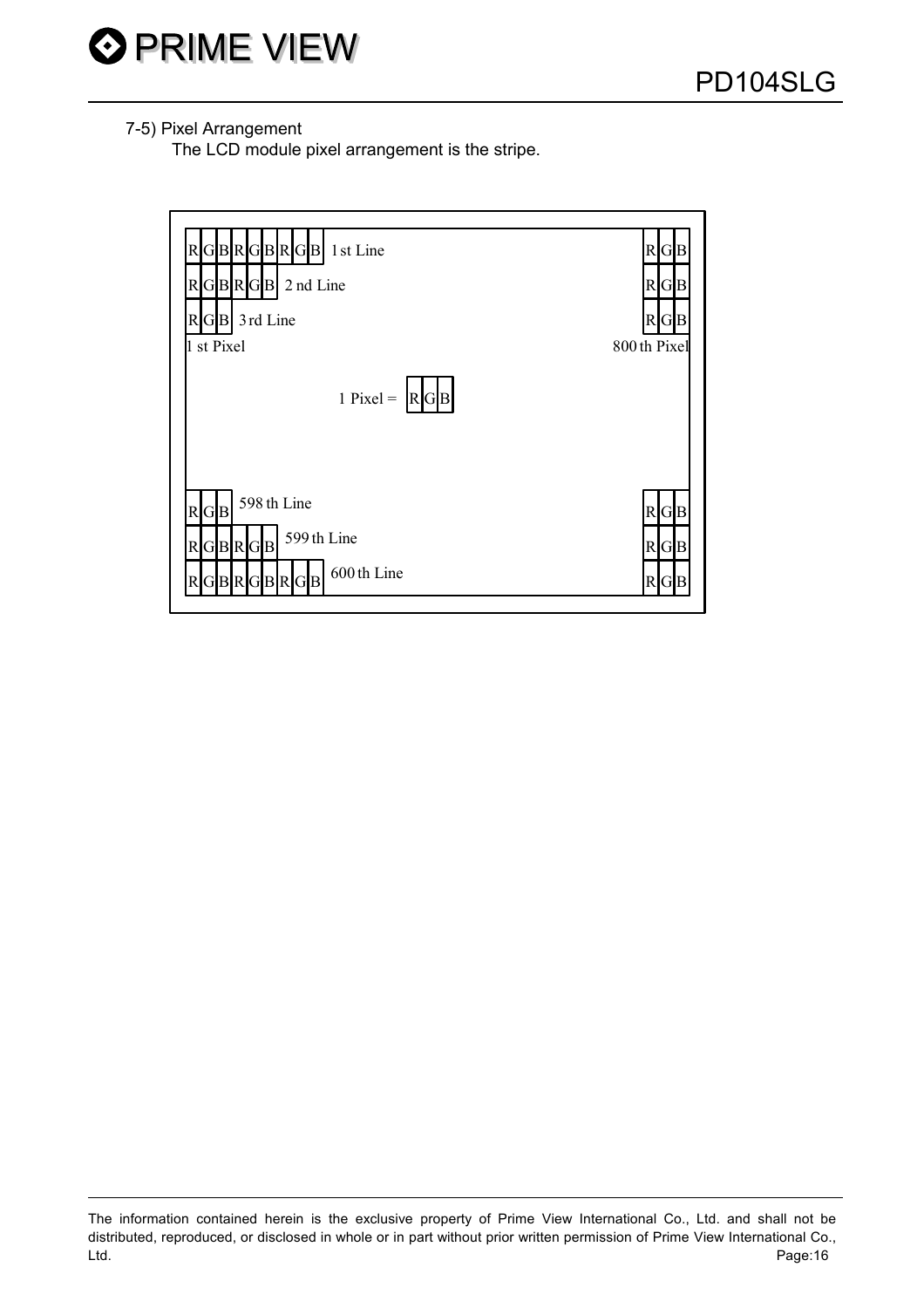

#### 8 .Power On Sequence



- 1. The supply voltage for input signals should be same as  $V_{DD}$ .
- 2. When the power is off , please keep whole signals (Hsync,Vsync,DENB,CLK, Data) low level or high impedance.

The information contained herein is the exclusive property of Prime View International Co., Ltd. and shall not be distributed, reproduced, or disclosed in whole or in part without prior written permission of Prime View International Co., Ltd. Page:17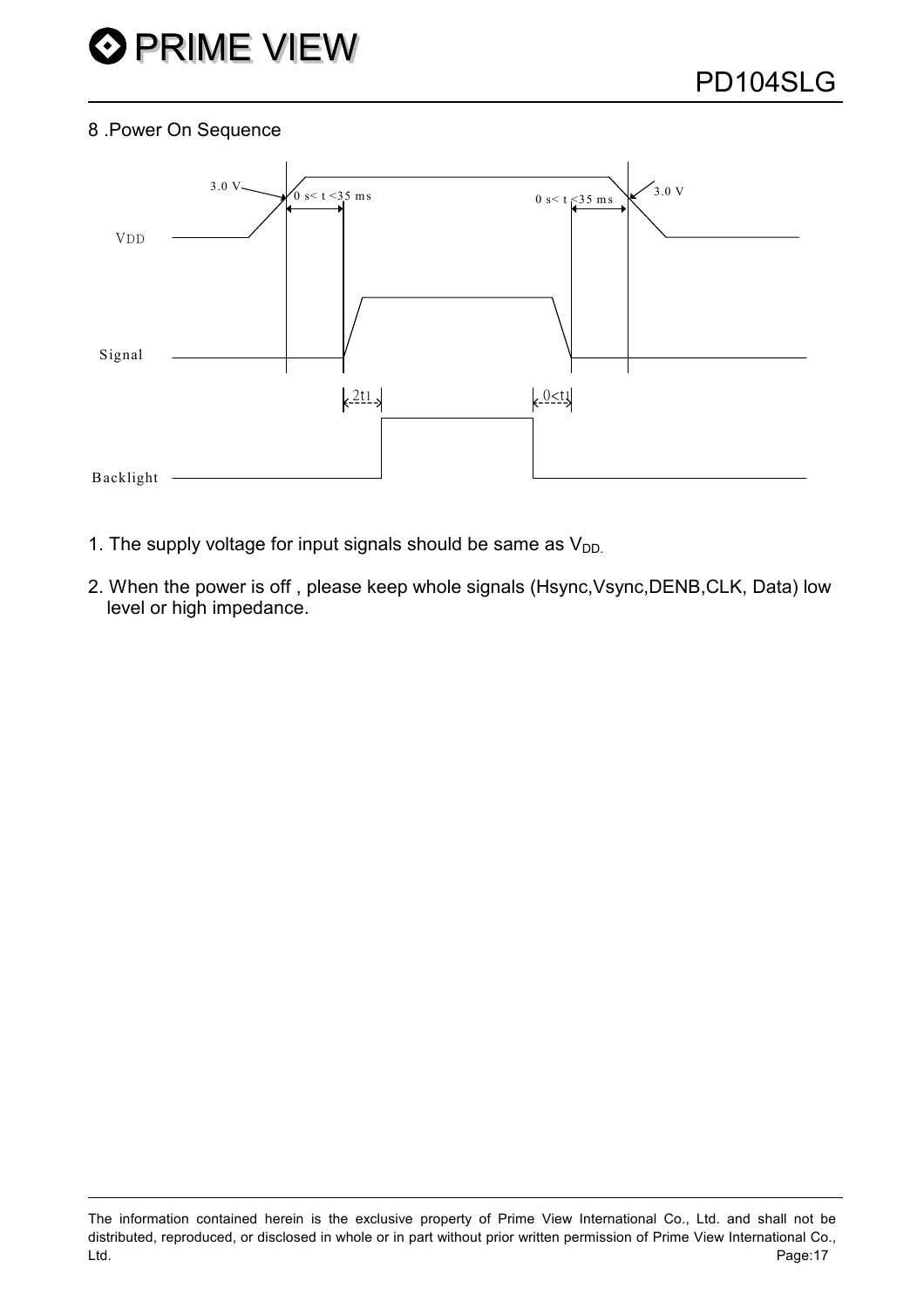#### 9.) Optical Characteristics

#### 9-1) Specification:

|                             |             |                             |                                          |        |        | Ta = $+25^{\circ}$ C |                          |                 |  |
|-----------------------------|-------------|-----------------------------|------------------------------------------|--------|--------|----------------------|--------------------------|-----------------|--|
| <b>Parameter</b>            |             | Symbol                      | <b>Condition</b>                         | MIN.   | TYP.   | MAX.                 | <b>Unit</b>              | <b>Remarks</b>  |  |
|                             | Horizontal  | $\theta$ 21.22              |                                          | ±55    | ±60    |                      | deg                      |                 |  |
| <b>Viewing Angle</b>        | Vertical    | $\theta$ (to 12<br>o'clock) | $CR \ge 10$                              | 35     | 40     |                      | deg                      | Note 9-1        |  |
|                             |             | $\theta$ (to 6<br>o'clock)  |                                          | 50     | 55     |                      | deg                      |                 |  |
| <b>Contrast Ratio</b>       |             | <b>CR</b>                   | $\theta = 0^{\circ}$                     | (500)  | (600)  |                      |                          | Note 9-2        |  |
| <b>Brightness</b>           |             |                             | $\theta = 0^{\circ}/\varphi = 0^{\circ}$ | (1100) | (1200) |                      | $\text{cd/m}^2$          | Note 9-3        |  |
| Response time               | <b>Rise</b> | Tr                          | $\theta = 0^{\circ}/\varphi = 0^{\circ}$ |        | 15     | 50                   | ms                       | Note 9-4        |  |
|                             | Fall        | <b>Tf</b>                   |                                          |        | 25     | 50                   | ms                       |                 |  |
| <b>Luminance Uniformity</b> |             | U                           |                                          | (75)   | (80)   |                      | $\%$                     | <b>Note 9-5</b> |  |
| <b>White Chromaticity</b>   |             | X                           | $\theta = 0^{\circ}/\varphi = 0^{\circ}$ | (0.28) | (0.32) | (0.36)               | $\overline{\phantom{a}}$ |                 |  |
|                             |             | v                           |                                          | (0.31) | (0.35) | (0.39)               | -                        |                 |  |
| <b>Cross Talk Ratio</b>     |             | <b>CTK</b>                  | $\theta = 0^{\circ}/\varphi = 0^{\circ}$ |        |        | 3.5                  | $\%$                     | Note 9-6        |  |
| <b>LED Life Time</b>        |             |                             | $+25^{\circ}$ C                          | TBD    | TBD    |                      | hrs                      | Note 9-7        |  |

All the optical measurement shall be executed 30 minutes after backlight being turn-on. The optical characteristics shall be measured in dark room (ambient illumination on panel surface less than 1 Lux). The measuring configuration shows as following figure.



Optical characteristics measuring configuration

The information contained herein is the exclusive property of Prime View International Co., Ltd. and shall not be distributed, reproduced, or disclosed in whole or in part without prior written permission of Prime View International Co., Ltd. Page:18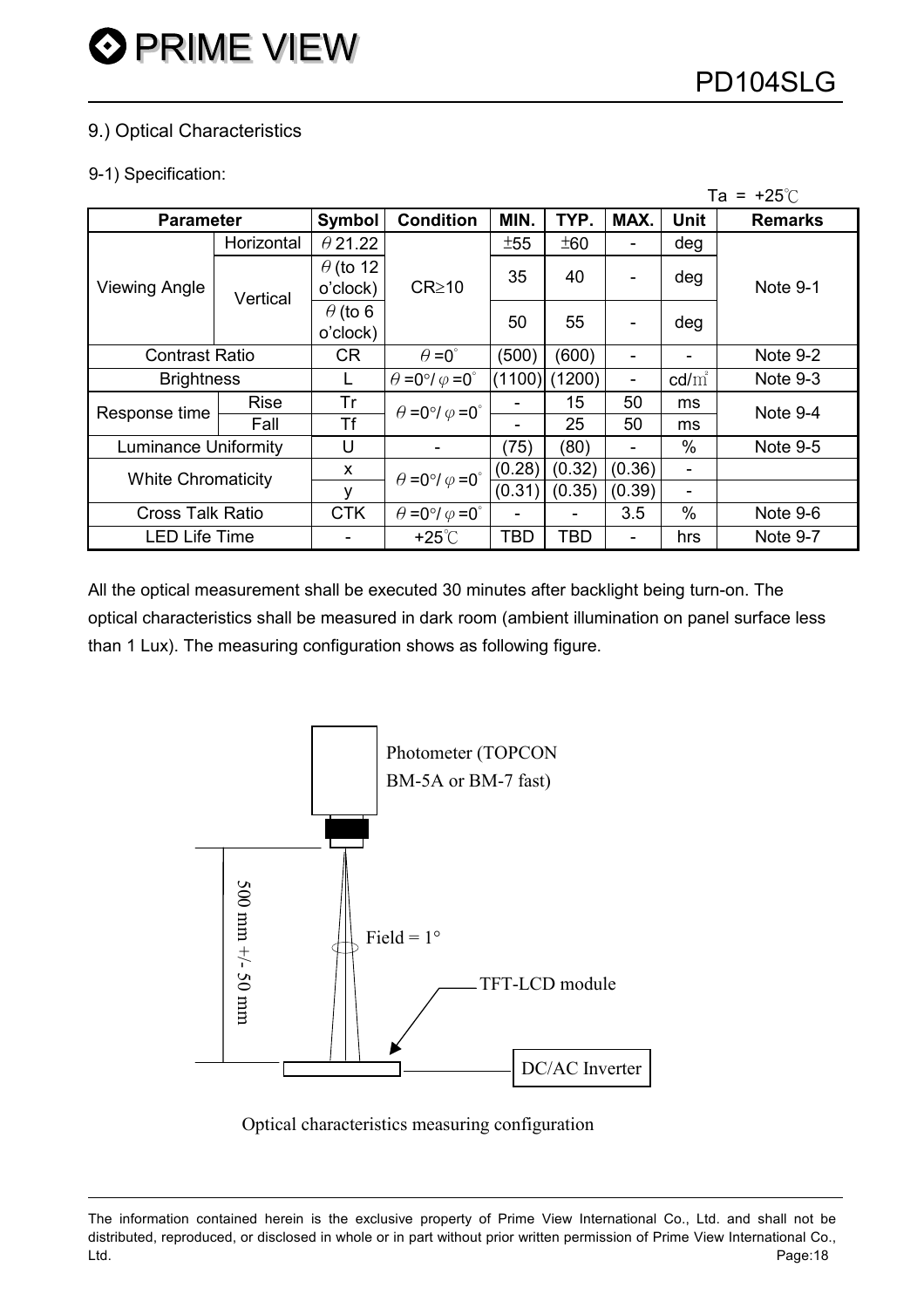# **O PRIME VIEW**

Note  $9-1$ : The definitions of viewing angles are as follows.



- Note 9-2 : The definition of contrast ratio  $CR =$ Luminance at gray level 63<br>
Luminance at gray level 0
- Note 9-3: Topcon BM-5A or BM-7 fast luminance meter 1°field of view is used in the testing (after 30 minutes' operation). The typical luminance value is measured at LED current 1050 mA.
- Note 9-4: Definition of Response Time Tr and Tf:





 $U =$  The Minimum Brightness of the 9 testing Points The Maximum Brightness of the 9 testing Points Luminance meter : BM-5A or BM-7 fast(TOPCON) Measurement distance : 500 mm +/- 50 mm Ambient illumination : < 1 Lux Measuring direction : Perpendicular to the surface of module

The information contained herein is the exclusive property of Prime View International Co., Ltd. and shall not be distributed, reproduced, or disclosed in whole or in part without prior written permission of Prime View International Co., Ltd. Page:19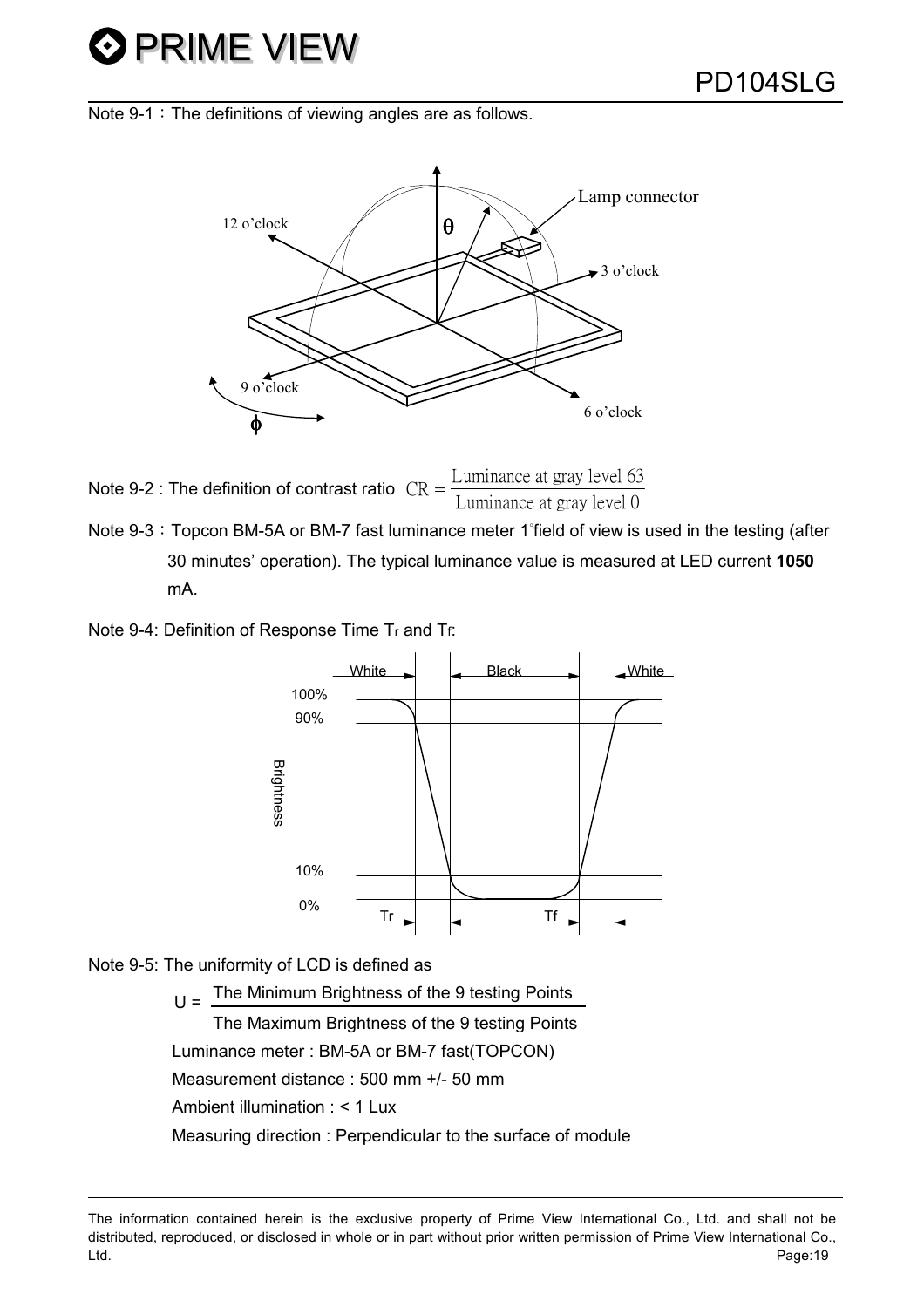The test pattern is white (Gray Level 63).



Note 9-6: Cross Talk  $(CTK) = \frac{|YA-YB|}{YA} \times 100\%$  YA: Brightness of Pattern A YB: Brightness of Pattern B Luminance meter : BM 5A or BM-7 fast (TOPCON) Measurement distance : 500 mm +/- 50 mm Ambient illumination : < 1 Lux Measuring direction : Perpendicular to the surface of module



Note 9-7: The "LED Life time " is defined as the module brightness decrease to 50% original Brightness that the ambient temperature is  $25^{\circ}$  and  $I_{LED} = 150 \text{mA}$ .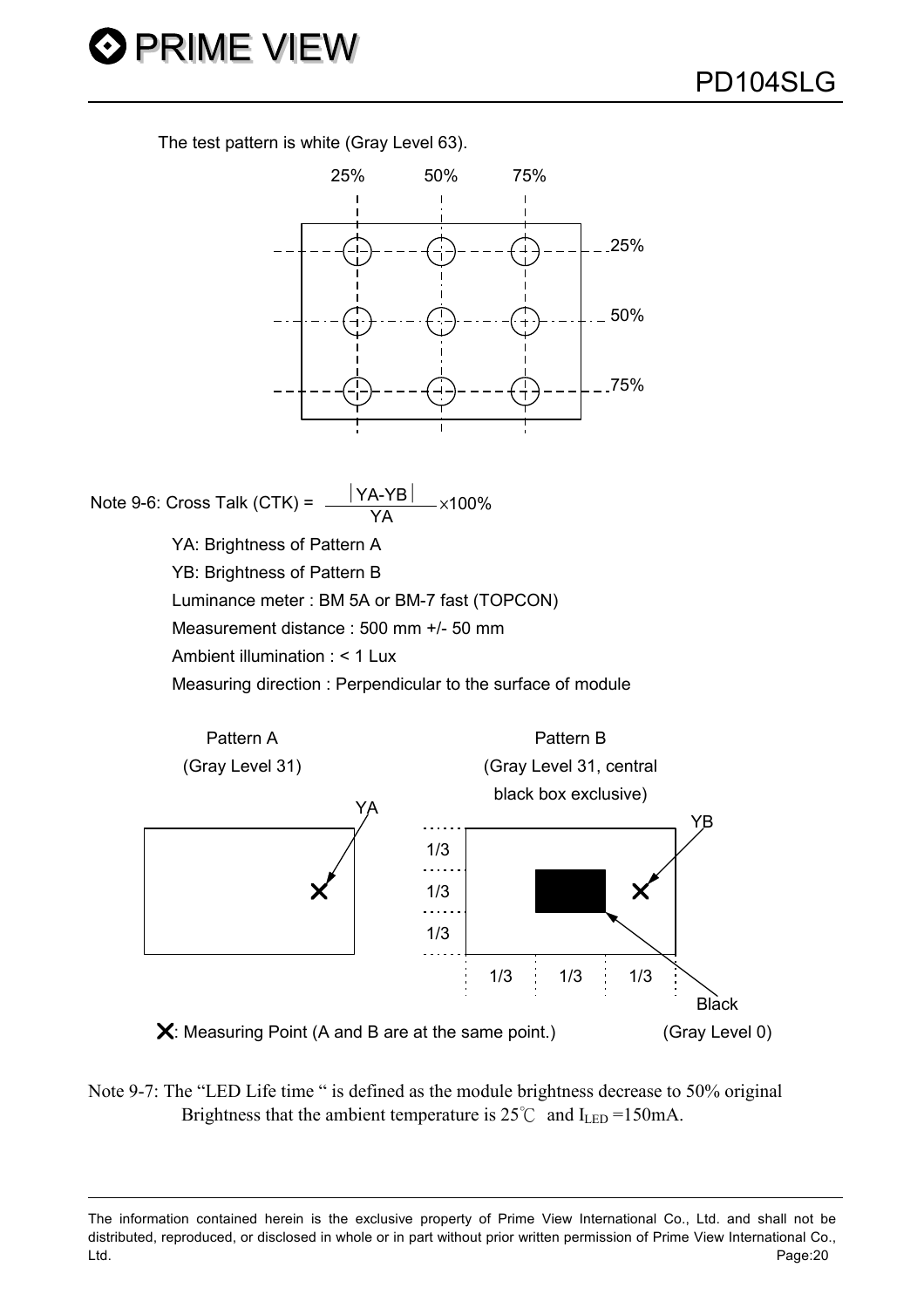#### 10. Handling Cautions

- 10-1) Mounting of module
	- a) Please power off the module when you connect the input/output connector.
	- b) Polarizer which is made of soft material and susceptible to flaw must be handled carefully.
	- c) Protective film (Laminator) is applied on surface to protect it against scratches and dirts. It is recommended to peel off the laminator before use and taking care of static electricity.
- 10-2) Precautions in mounting
	- a) When metal part of the TFT-LCD module (shielding lid and rear case) is soiled, wipe it with soft dry cloth.
	- b) Wipe off water drops or finger grease immediately. Long contact with water may cause discoloration or spots.
	- c) TFT-LCD module uses glass which breaks or cracks easily if dropped or bumped on hard surface. Please handle with care.
	- d) Since CMOS LSI is used in the module. So take care of static electricity and earth yourself when handling.
- 10-3) Adjusting module
	- a) Adjusting volumes on the rear face of the module have been set optimally before shipment.
	- b) Therefore, do not change any adjusted values. If adjusted values are changed, the specifications described may not be satisfied.

#### 10-4) Others

- a) Do not expose the module to direct sunlight or intensive ultraviolet rays for many hours.
- b) Store the module at a room temperature place.
- c) The voltage of beginning electric discharge may over the normal voltage because of leakage current from approach conductor by to draw lump read lead line around.
- d) If LCD panel breaks, it is possibly that the liquid crystal escapes from the panel. Avoid putting it into eyes or mouth. When liquid crystal sticks on hands, clothes or feet. Wash it out immediately with soap.
- e) Observe all other precautionary requirements in handling general electronic components.
- f) Please adjust the voltage of common electrode as material of attachment by 1 module.

The information contained herein is the exclusive property of Prime View International Co., Ltd. and shall not be distributed, reproduced, or disclosed in whole or in part without prior written permission of Prime View International Co., Ltd. Page:21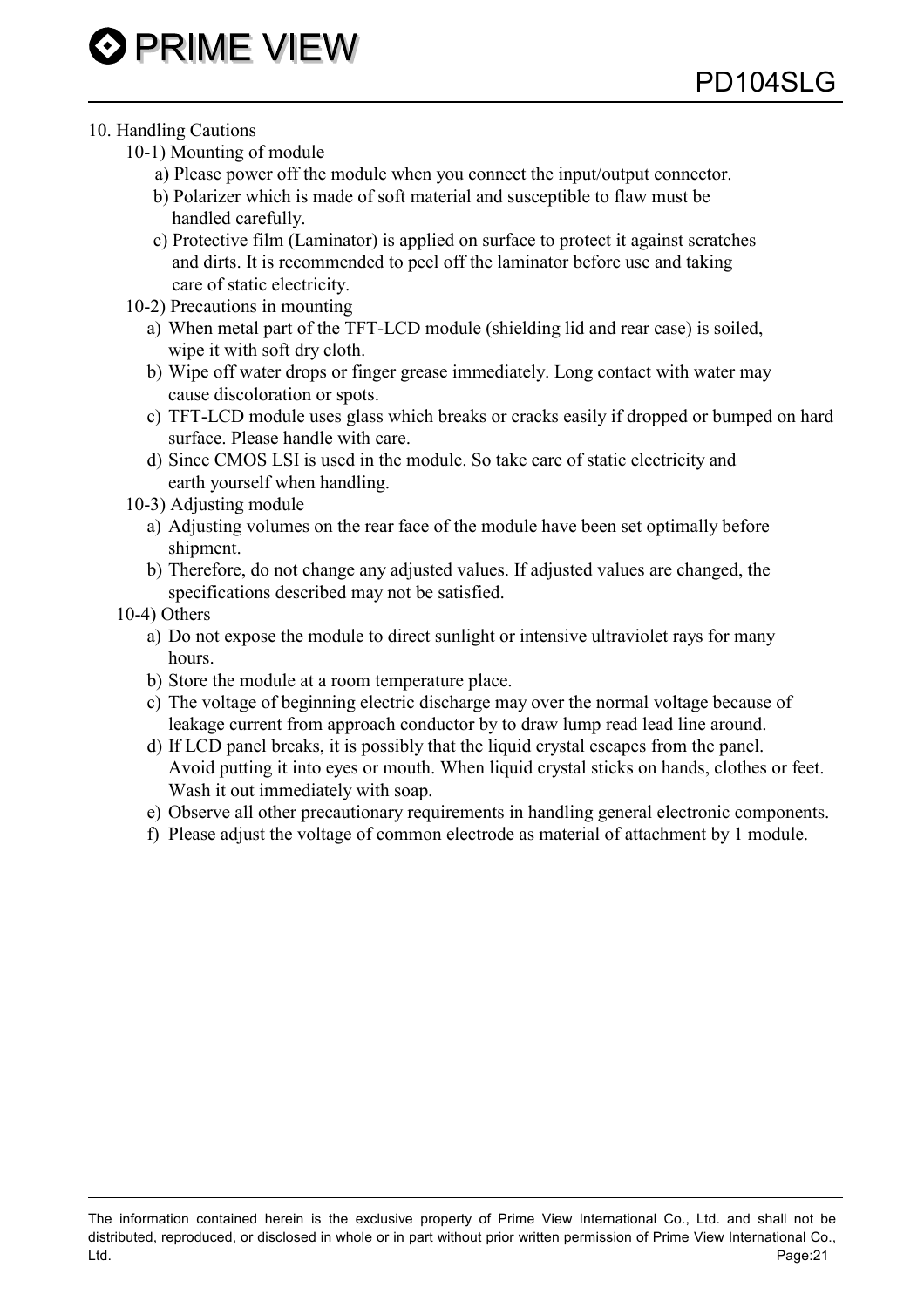#### 11. Reliability Test

| <b>No</b>      | Test<br><b>Item</b>                    | <b>Condition</b><br>Test                                                                         | <b>Remark</b> |
|----------------|----------------------------------------|--------------------------------------------------------------------------------------------------|---------------|
| 1              | <b>High Temperature Storage Test</b>   | Ta = $+70^{\circ}$ C, 240 hrs                                                                    |               |
| $\overline{2}$ | Low Temperature Storage Test           | Ta = $-30^{\circ}$ C, 240 hrs                                                                    |               |
| 3              | <b>High Temperature Operation Test</b> | $(Ta = +70^{\circ}C, 240$ hrs)                                                                   |               |
| 4              | Low Temperature Operation Test         | Ta = $-20^{\circ}$ , 240 hrs                                                                     |               |
|                | High Temperature & High Humidity       | Ta = $+60^{\circ}$ C, 90%RH, 240 hrs                                                             |               |
| 5              | <b>Operation Test</b>                  | (No Condensation)                                                                                |               |
| 6              | <b>Thermal Cycling Test</b>            | 0℃ ← → +60℃, 100 Cycles                                                                          |               |
|                | (non-operating)                        | 1Hr<br>1Hr                                                                                       |               |
| 7              | <b>Vibration Test</b>                  | Frequency: $10 \sim 57$ H <sub>z</sub><br>Amplitude: 0.15 mm, 58~500Hz, 1G<br>Sweep time: 11 min |               |
|                | (non-operating)                        | Test Period: 3 hrs                                                                               |               |
|                |                                        | (1 hr for each direction of $X, Y, Z$ )                                                          |               |
|                | <b>Shock Test</b>                      | 80G, 6ms, X, Y, Z                                                                                |               |
| 8              | (non-operating)                        | 1 times for each direction                                                                       |               |
| 9              | <b>Electron Static Discharge</b>       | C=150pF,R=330 $\Omega$<br>Contact=±8KV<br>$Air=\pm 15KV$<br>10 times/terminal                    |               |

Ta: ambient temperature

#### [Criteria]

In the standard conditions, there is not display function NG issue occurred. (including : line defect ,no image). All the cosmetic specification is judged before the reliability stress.

The information contained herein is the exclusive property of Prime View International Co., Ltd. and shall not be distributed, reproduced, or disclosed in whole or in part without prior written permission of Prime View International Co., Ltd. Page:22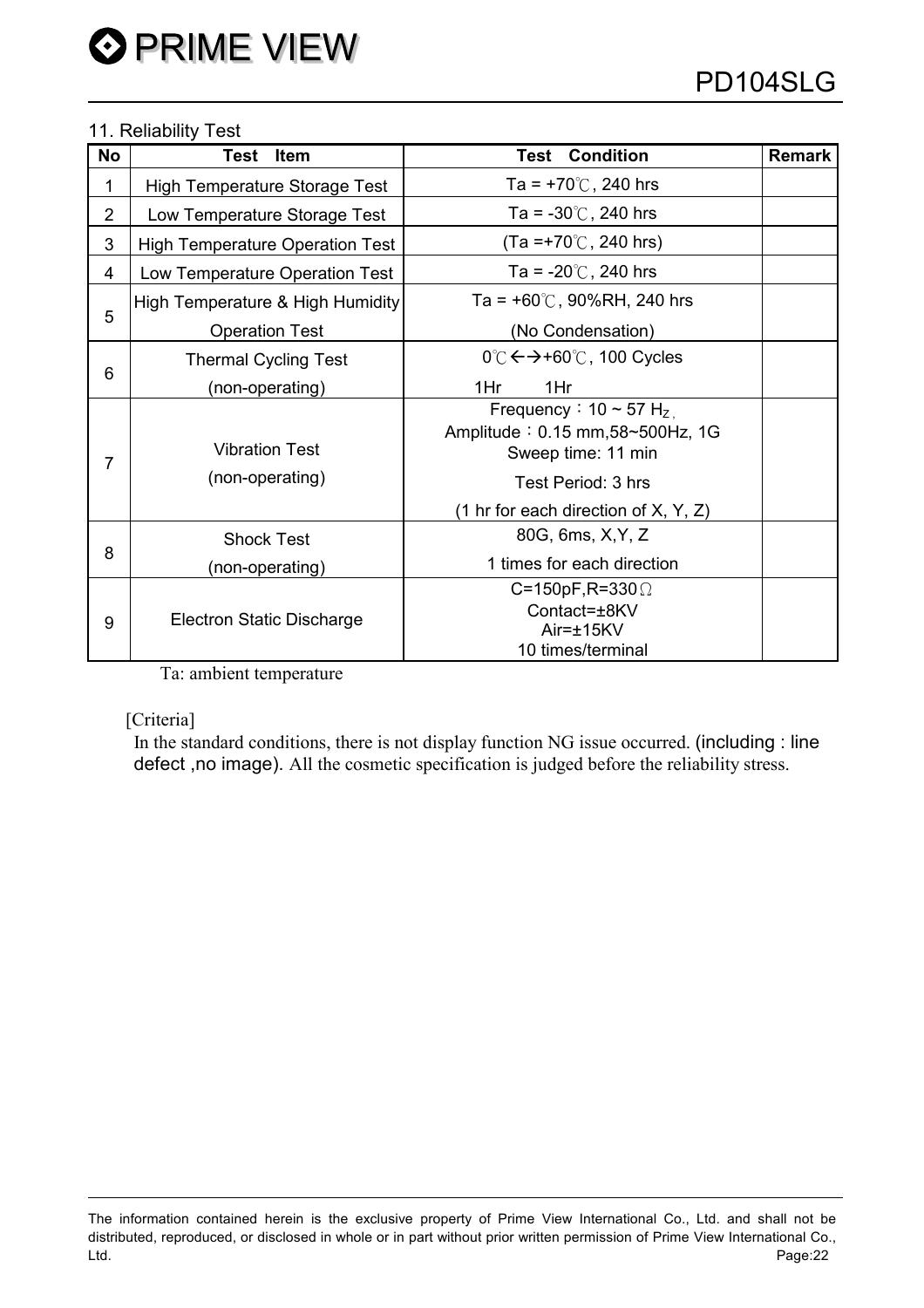#### 12.Block Diagram



The information contained herein is the exclusive property of Prime View International Co., Ltd. and shall not be distributed, reproduced, or disclosed in whole or in part without prior written permission of Prime View International Co., Ltd. Page:23